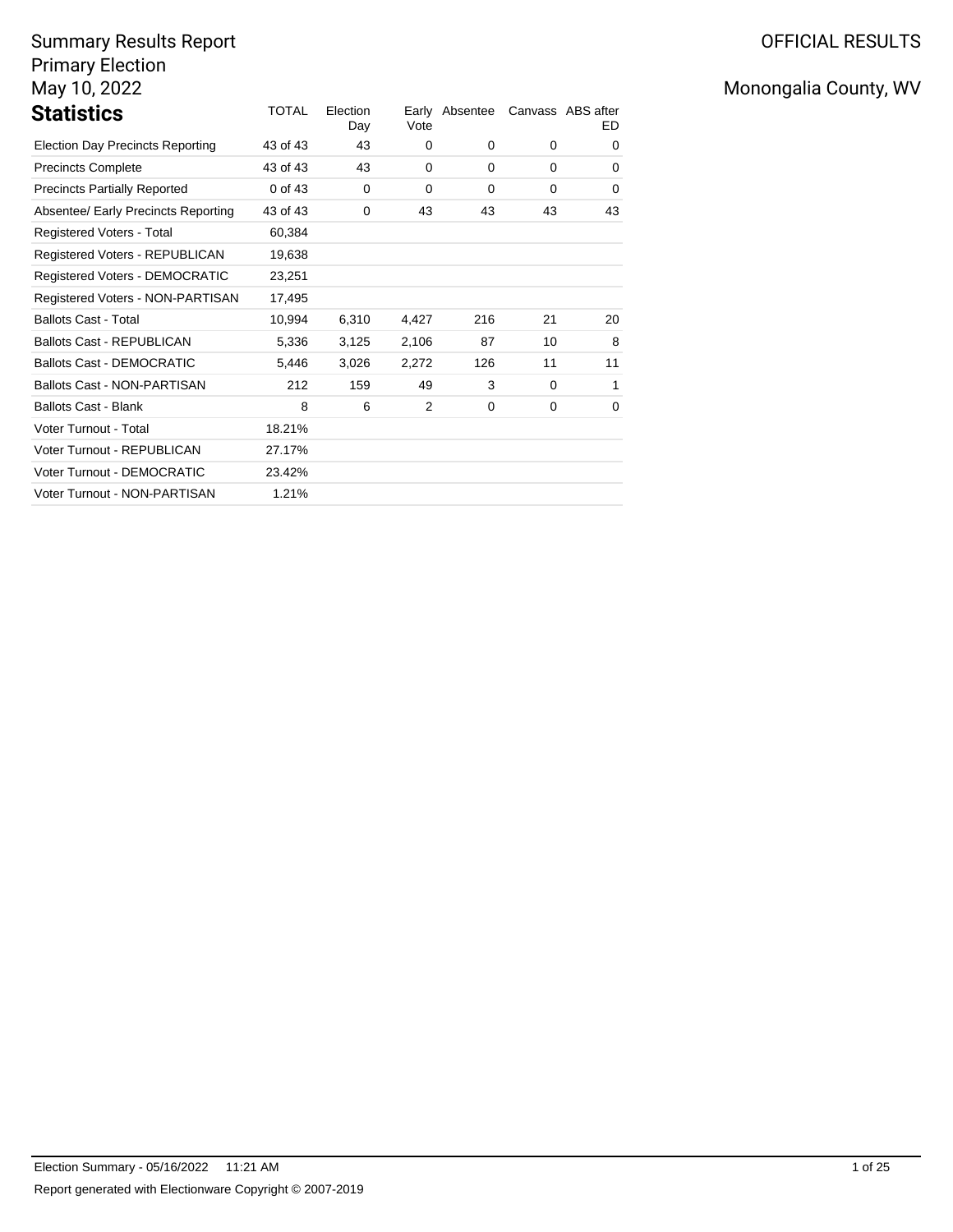### **REP FOR U.S. HOUSE OF REPRESENTATIVES 2ND DIST** Vote For 1

|                               | <b>TOTAL</b> | VOTE %   | Election<br>Day | Vote     | Early Absentee |          | Canvass ABS after<br>ED |
|-------------------------------|--------------|----------|-----------------|----------|----------------|----------|-------------------------|
| ALEXANDER X. MOONEY           | 2.328        | 43.63%   | 1,444           | 849      | 31             | 3        |                         |
| DAVID B. MCKINLEY             | 2.296        | 43.03%   | 1.259           | 982      | 47             | 5        | 3                       |
| <b>SUSAN BUCHSER-LOCHOCKI</b> | 500          | 9.37%    | 297             | 193      | 7              |          | 2                       |
| MIKE SECKMAN                  | 67           | 1.26%    | 39              | 27       |                | $\Omega$ | 0                       |
| RHONDA A. HERCULES            | 59           | 1.11%    | 36              | 21       | $\Omega$       | 0        | 2                       |
| <b>Total Votes Cast</b>       | 5.250        | 98.39%   | 3,075           | 2,072    | 86             | 9        | 8                       |
| Overvotes                     | $\Omega$     | $0.00\%$ | $\Omega$        | $\Omega$ | 0              | 0        | $\Omega$                |
| Undervotes                    | 86           | 1.61%    | 50              | 34       |                | 1        | 0                       |
| <b>Contest Totals</b>         | 5.336        | 100.00%  | 3.125           | 2.106    | 87             | 10       | 8                       |

## **REP FOR STATE SENATOR 2ND SENATORIAL DISTRICT**

Vote For 1

|                       | <b>TOTAL</b> | VOTE %   | Election<br>Day | Vote | Early Absentee | Canvass ABS after | ED |
|-----------------------|--------------|----------|-----------------|------|----------------|-------------------|----|
| CHARLES CLEMENTS      | 1.409        | 62.85%   | 850             | 530  | 21             | 4                 | 4  |
| Total Votes Cast      | 1.409        | 62.85%   | 850             | 530  | 21             | 4                 | 4  |
| Overvotes             | 0            | $0.00\%$ | 0               | 0    | 0              | 0                 |    |
| Undervotes            | 833          | 37.15%   | 497             | 324  | 9              | 3                 |    |
| <b>Contest Totals</b> | 2.242        | 100.00%  | 1.347           | 854  | 30             |                   | 4  |

## **REP FOR STATE SENATOR 13TH SENATORIAL DISTRICT**

Vote For 1

|                       | TOTAL | VOTE %   | Election<br>Day | Vote  | Early Absentee |   | Canvass ABS after<br>ED |
|-----------------------|-------|----------|-----------------|-------|----------------|---|-------------------------|
| MIKE OLIVERIO         | 2.401 | 77.60%   | 1,389           | 955   | 53             | 2 | 2                       |
| <b>CARLY BRAUN</b>    | 559   | 18.07%   | 306             | 248   | 4              | 0 |                         |
| Total Votes Cast      | 2.960 | 95.67%   | 1.695           | 1.203 | 57             | 2 | 3                       |
| Overvotes             | 0     | $0.00\%$ | 0               | 0     | 0              | 0 | O                       |
| Undervotes            | 134   | 4.33%    | 83              | 49    | 0              |   |                         |
| <b>Contest Totals</b> | 3.094 | 100.00%  | 1.778           | 1.252 | 57             | 3 | 4                       |

### **REP FOR MEMBER OF HOUSE OF DELEGATES 77TH DELEGATE DISTRICT** Vote For 1

|                         | TOTAL | VOTE %   | Election<br>Day | Vote | Early Absentee | Canvass ABS after | ED |
|-------------------------|-------|----------|-----------------|------|----------------|-------------------|----|
| <b>JOE STATLER</b>      | 1.038 | 85.93%   | 651             | 377  | 6              | 4                 |    |
| <b>Total Votes Cast</b> | 1.038 | 85.93%   | 651             | 377  | 6              | 4                 |    |
| Overvotes               | 0     | $0.00\%$ | 0               | 0    | $\Omega$       | 0                 |    |
| Undervotes              | 170   | 14.07%   | 98              | 68   |                |                   |    |
| <b>Contest Totals</b>   | .208  | 100.00%  | 749             | 445  | 8              | 6                 |    |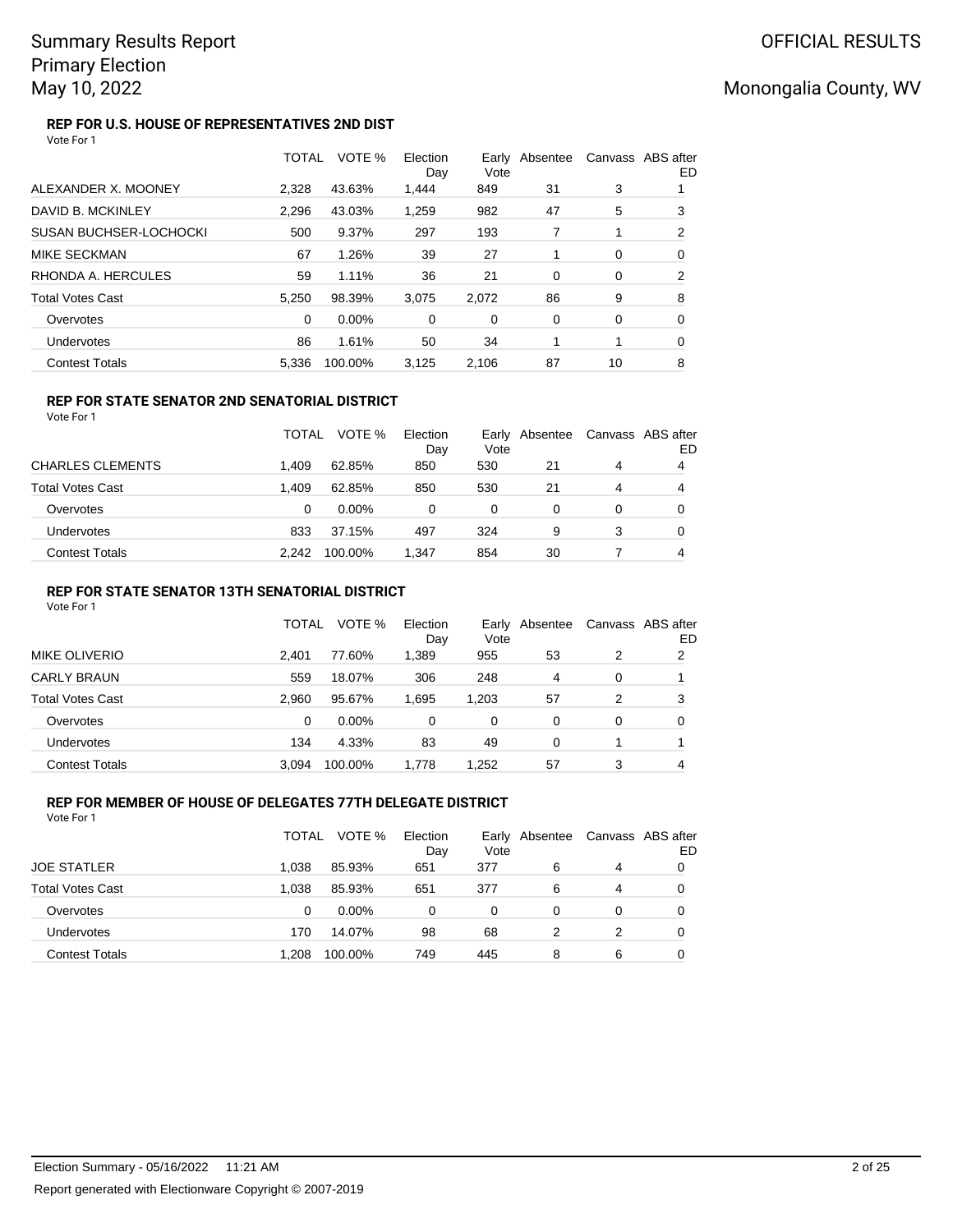### **REP FOR MEMBER OF HOUSE OF DELEGATES 78TH DELEGATE DISTRICT** Vote For 1

|                         | TOTAL | VOTE %  | Election<br>Day | Vote | Early Absentee |   | Canvass ABS after<br>ED |
|-------------------------|-------|---------|-----------------|------|----------------|---|-------------------------|
| <b>GENO CHIARELLI</b>   | 444   | 33.08%  | 256             | 184  | 4              | 0 | 0                       |
| <b>TONI DICHIACCHIO</b> | 384   | 28.61%  | 222             | 159  | 2              | 0 |                         |
| <b>SCOTT NALE</b>       | 379   | 28.24%  | 224             | 150  | 5              | 0 | 0                       |
| <b>Total Votes Cast</b> | 1.207 | 89.94%  | 702             | 493  | 11             | 0 |                         |
| Overvotes               | 0     | 0.00%   | 0               | 0    | 0              | 0 | 0                       |
| Undervotes              | 135   | 10.06%  | 86              | 46   | 2              |   | 0                       |
| <b>Contest Totals</b>   | 1.342 | 100.00% | 788             | 539  | 13             |   |                         |

## **REP FOR MEMBER OF HOUSE OF DELEGATES 79TH DELEGATE DISTRICT**

Vote For 1

|                       | TOTAL | VOTE %   | Election<br>Day | Vote | Early Absentee | Canvass ABS after | ED |
|-----------------------|-------|----------|-----------------|------|----------------|-------------------|----|
| ZACH LEMAIRE          | 353   | 63.38%   | 187             | 156  | 9              | 0                 |    |
| Total Votes Cast      | 353   | 63.38%   | 187             | 156  | 9              | 0                 |    |
| Overvotes             | 0     | $0.00\%$ | 0               | 0    | 0              | 0                 |    |
| Undervotes            | 204   | 36.62%   | 97              | 102  | 2              |                   | っ  |
| <b>Contest Totals</b> | 557   | 100.00%  | 284             | 258  | 11             |                   | 3  |

### **REP FOR MEMBER OF HOUSE OF DELEGATES 80TH DELEGATE DISTRICT** Vote For 1

|                         | TOTAL | VOTE %   | Election<br>Day | Early<br>Vote | Absentee | Canvass ABS after | ED |
|-------------------------|-------|----------|-----------------|---------------|----------|-------------------|----|
| <b>JUSTIN WHITE</b>     | 540   | 72.97%   | 321             | 210           | 9        | 0                 |    |
| <b>Total Votes Cast</b> | 540   | 72.97%   | 321             | 210           | 9        | $\Omega$          |    |
| Overvotes               | 0     | $0.00\%$ | 0               | 0             | 0        | 0                 |    |
| Undervotes              | 200   | 27.03%   | 108             | 89            | 3        | 0                 |    |
| <b>Contest Totals</b>   | 740   | 100.00%  | 429             | 299           | 12       | 0                 |    |

## **REP FOR MEMBER OF HOUSE OF DELEGATES 81ST DELEGATE DISTRICT**

Vote For 1

|                         | TOTAL | VOTE %   | Election<br>Day | Vote | Early Absentee | Canvass ABS after | ED |
|-------------------------|-------|----------|-----------------|------|----------------|-------------------|----|
| <b>STEVEN HARRIS</b>    | 281   | 71.50%   | 154             | 108  | 18             |                   |    |
| <b>Total Votes Cast</b> | 281   | 71.50%   | 154             | 108  | 18             |                   | 0  |
| Overvotes               | 0     | $0.00\%$ | $\Omega$        | 0    | 0              | 0                 |    |
| Undervotes              | 112   | 28.50%   | 57              | 51   | 4              | 0                 |    |
| <b>Contest Totals</b>   | 393   | 100.00%  | 211             | 159  | 22             |                   |    |

## **REP FOR MEMBER OF HOUSE OF DELEGATES 82ND DELEGATE DISTRICT**

|                         | TOTAL | VOTE %  | Election<br>Day | Early<br>Vote | Absentee |   | Canvass ABS after<br>ED |
|-------------------------|-------|---------|-----------------|---------------|----------|---|-------------------------|
| <b>DEBBIE WARNER</b>    | 559   | 51.00%  | 322             | 222           | 11       |   | 3                       |
| <b>CINDY FRICH</b>      | 356   | 32.48%  | 229             | 117           | 9        | 0 |                         |
| DREW TALBOTT            | 123   | 11.22%  | 77              | 45            |          | 0 | 0                       |
| <b>Total Votes Cast</b> | 1.038 | 94.71%  | 628             | 384           | 21       | 1 | 4                       |
| Overvotes               | 0     | 0.00%   | 0               | 0             | 0        | 0 | 0                       |
| Undervotes              | 58    | 5.29%   | 36              | 22            | 0        | 0 | 0                       |
| <b>Contest Totals</b>   | 1,096 | 100.00% | 664             | 406           | 21       | 1 | 4                       |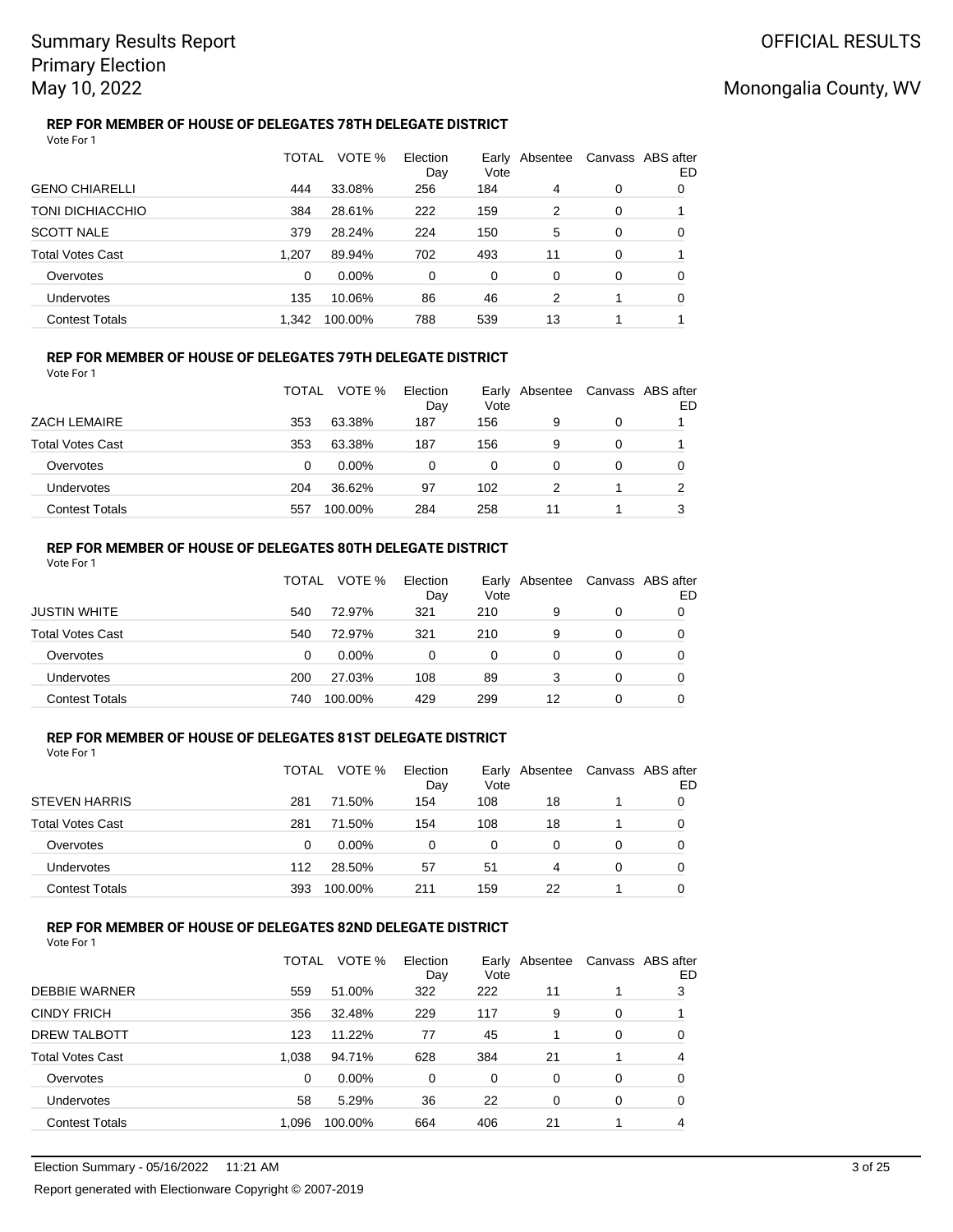### **REP FOR STATE EXECUTIVE COMMITTEE FEMALE 2ND SENATORIAL DISTRICT** Vote For 2

|                         | TOTAL | VOTE %   | Election<br>Day | Vote  | Early Absentee | Canvass ABS after | ED |
|-------------------------|-------|----------|-----------------|-------|----------------|-------------------|----|
| RHONDA S. DEAN          | 1.077 | 24.02%   | 639             | 415   | 18             | 3                 | 2  |
| REBECCA (BECKY) WELLS   | 741   | 16.53%   | 430             | 298   | 9              | 3                 |    |
| <b>BRENDA NAPIER</b>    | 653   | 14.56%   | 373             | 267   | 10             |                   | 2  |
| <b>Write-In Totals</b>  | 6     | 0.13%    | 6               | 0     | 0              | 0                 | 0  |
| <b>Total Votes Cast</b> | 2.477 | 55.24%   | 1,448           | 980   | 37             | 7                 | 5  |
| Overvotes               | 0     | $0.00\%$ | $\Omega$        | 0     | 0              | 0                 | 0  |
| Undervotes              | 2.007 | 44.76%   | 1.246           | 728   | 23             | 7                 | 3  |
| <b>Contest Totals</b>   | 4.484 | 100.00%  | 2.694           | 1.708 | 60             | 14                | 8  |

## **REP FOR STATE EXECUTIVE COMMITTEE MALE 2ND SENATORIAL DISTRICT**

Vote For 2

|                         | TOTAL | VOTE %  | Election<br>Day | Vote  | Early Absentee |    | Canvass ABS after<br>ED |
|-------------------------|-------|---------|-----------------|-------|----------------|----|-------------------------|
| ELIJAH DEAN             | 922   | 20.56%  | 550             | 353   | 15             | 2  | 2                       |
| STEVEN T. NAPIER        | 757   | 16.88%  | 439             | 308   | 8              |    |                         |
| <b>BRIAN S. LONG</b>    | 713   | 15.90%  | 414             | 282   | 12             | 3  | 2                       |
| Write-In Totals         | 7     | 0.16%   | 6               |       | 0              | 0  | 0                       |
| <b>Total Votes Cast</b> | 2,399 | 53.50%  | 1,409           | 944   | 35             | 6  | 5                       |
| Overvotes               | 0     | 0.00%   | 0               | 0     | 0              | 0  | 0                       |
| Undervotes              | 2.085 | 46.50%  | 1,285           | 764   | 25             | 8  | 3                       |
| <b>Contest Totals</b>   | 4,484 | 100.00% | 2,694           | 1,708 | 60             | 14 | 8                       |
|                         |       |         |                 |       |                |    |                         |

## **REP FOR STATE EXECUTIVE COMMITTEE FEMALE 13TH SENATORIAL DISTRICT**

Vote For 2

|                         | TOTAL | VOTE %   | Election<br>Day | Early<br>Vote | Absentee |   | Canvass ABS after<br>ED |
|-------------------------|-------|----------|-----------------|---------------|----------|---|-------------------------|
| KANDI NUZUM             | 1.890 | 30.54%   | 1,070           | 773           | 43       |   | 3                       |
| Write-In Totals         | 19    | 0.31%    | 12              |               | 0        | 0 | 0                       |
| <b>Total Votes Cast</b> | 1.909 | 30.85%   | 1,082           | 780           | 43       |   | 3                       |
| Overvotes               | 0     | $0.00\%$ | $\Omega$        | 0             | 0        | 0 | 0                       |
| <b>Undervotes</b>       | 4.279 | 69.15%   | 2.474           | 1.724         | 71       | 5 | 5                       |
| <b>Contest Totals</b>   | 6,188 | 100.00%  | 3,556           | 2,504         | 114      | 6 | 8                       |

## **REP FOR STATE EXECUTIVE COMMITTEE MALE 13TH SENATORIAL DISTRICT**

| Vote For 2 |  |
|------------|--|
|------------|--|

|                         | TOTAL    | VOTE %  | Election<br>Day | Vote     | Early Absentee |          | Canvass ABS after<br>ED |
|-------------------------|----------|---------|-----------------|----------|----------------|----------|-------------------------|
| <b>KYLE MCAVOY</b>      | 1.829    | 29.56%  | 1,014           | 778      | 35             | 0        | 2                       |
| <b>GUY WARD</b>         | 803      | 12.98%  | 464             | 322      | 15             |          |                         |
| PHIL MALLOW             | 696      | 11.25%  | 376             | 306      | 13             |          | 0                       |
| Write-In Totals         | 20       | 0.32%   | 16              | 4        | 0              | 0        | 0                       |
| <b>Total Votes Cast</b> | 3,348    | 54.10%  | 1,870           | 1,410    | 63             | 2        | 3                       |
| Overvotes               | $\Omega$ | 0.00%   | $\Omega$        | $\Omega$ | $\Omega$       | $\Omega$ | 0                       |
| Undervotes              | 2.840    | 45.90%  | 1,686           | 1,094    | 51             | 4        | 5                       |
| <b>Contest Totals</b>   | 6,188    | 100.00% | 3,556           | 2,504    | 114            | 6        | 8                       |
|                         |          |         |                 |          |                |          |                         |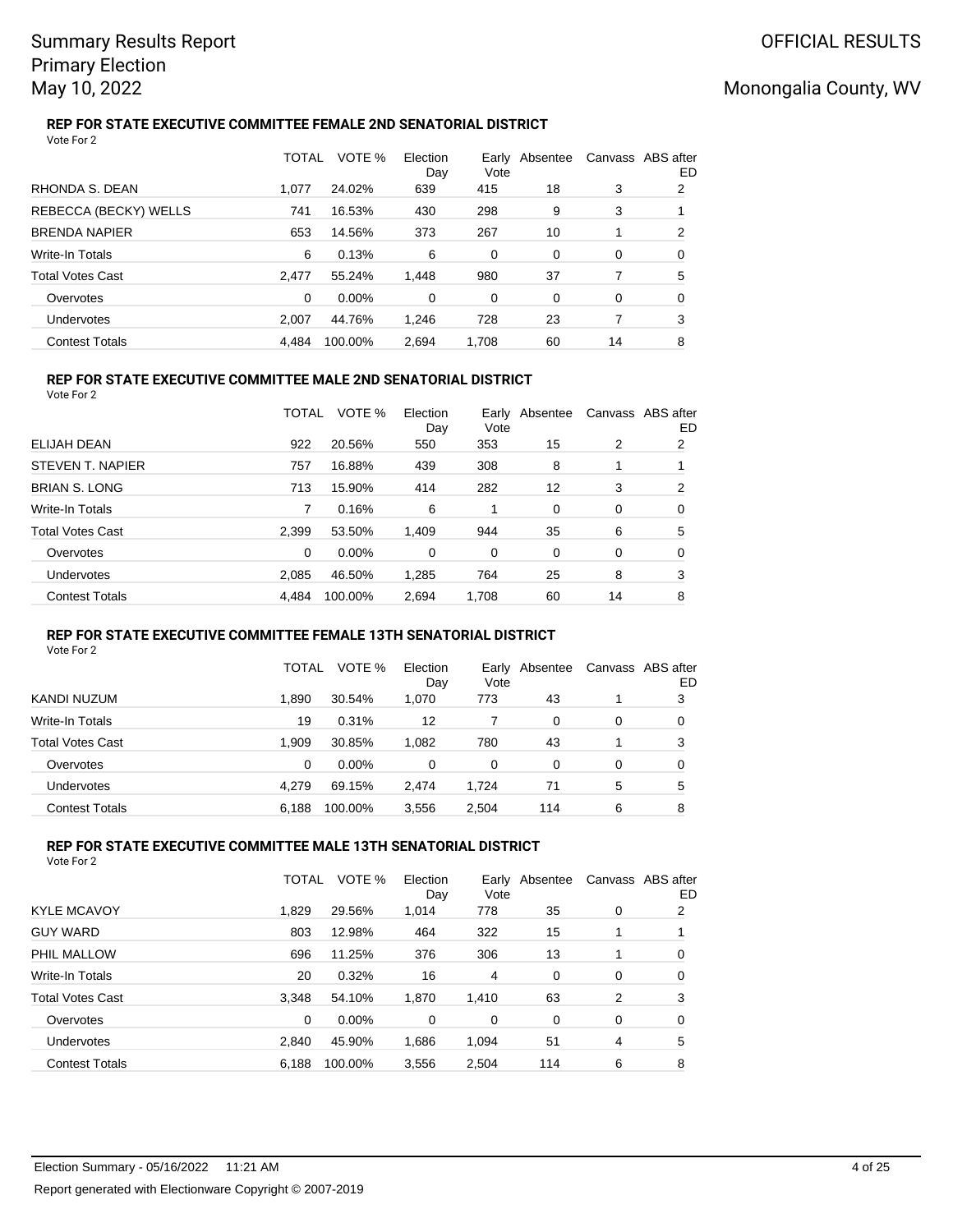### **REP FOR CIRCUIT CLERK** Vote For 1

|                         | TOTAL | VOTE %   | Election<br>Day | Earlv<br>Vote | Absentee | Canvass ABS after | ED |
|-------------------------|-------|----------|-----------------|---------------|----------|-------------------|----|
| NO CANDIDATE(S) FILED   | 0     | $0.00\%$ | 0               | 0             | 0        | 0                 |    |
| <b>Total Votes Cast</b> | 0     | $0.00\%$ | 0               | 0             | 0        | 0                 |    |
| Overvotes               | 0     | $0.00\%$ | 0               | 0             | 0        | 0                 |    |
| Undervotes              | 5.336 | 100.00%  | 3.125           | 2.106         | 87       | 10                | 8  |
| <b>Contest Totals</b>   | 5.336 | 100.00%  | 3.125           | 2.106         | 87       | 10                | 8  |

## **REP FOR COUNTY COMMISSIONER**

| Vote For 1 |  |
|------------|--|
|------------|--|

|                       | TOTAL    | VOTE %   | Election<br>Day | Vote  | Early Absentee |    | Canvass ABS after<br>ED |
|-----------------------|----------|----------|-----------------|-------|----------------|----|-------------------------|
| SEAN P. SIKORA        | 2.670    | 50.04%   | 1.521           | 1.096 | 47             | 3  | 3                       |
| CHARLES D. HARTZOG    | 1.732    | 32.46%   | 1.014           | 686   | 22             | 5  | 5                       |
| Total Votes Cast      | 4.402    | 82.50%   | 2.535           | 1.782 | 69             | 8  | 8                       |
| Overvotes             | $\Omega$ | $0.00\%$ | 0               | 0     | 0              | 0  | 0                       |
| <b>Undervotes</b>     | 934      | 17.50%   | 590             | 324   | 18             | 2  | 0                       |
| <b>Contest Totals</b> | 5.336    | 100.00%  | 3.125           | 2.106 | 87             | 10 | 8                       |

### **REP FOR COUNTY CLERK** Vote For 1

|                         | TOTAL | VOTE %   | Election<br>Day | Early<br>Vote | Absentee |    | Canvass ABS after<br>ED |
|-------------------------|-------|----------|-----------------|---------------|----------|----|-------------------------|
| NO CANDIDATE(S) FILED   |       | $0.00\%$ | 0               | 0             |          | 0  |                         |
| <b>Total Votes Cast</b> | 0     | $0.00\%$ | 0               |               |          | 0  |                         |
| Overvotes               | 0     | $0.00\%$ | 0               |               |          | 0  |                         |
| <b>Undervotes</b>       | 5.336 | 100.00%  | 3.125           | 2.106         | 87       | 10 | 8                       |
| <b>Contest Totals</b>   | 5.336 | 100.00%  | 3.125           | 2.106         | 87       | 10 | 8                       |

## **REP FOR CONGRESSIONAL DISTRICT EXECUTIVE COMMITTEE DIST 2 FEMALE**

Vote For 1

|                         | TOTAL | VOTE %   | Election<br>Day | Vote  | Early Absentee |    | Canvass ABS after<br>ED |
|-------------------------|-------|----------|-----------------|-------|----------------|----|-------------------------|
| VIRGINIA "GINA" BROWN   | 3.525 | 66.06%   | 2.060           | 1,387 | 65             | 6  |                         |
| Write-In Totals         | 6     | $0.11\%$ | 4               | 2     | 0              | 0  | 0                       |
| <b>Total Votes Cast</b> | 3.531 | 66.17%   | 2.064           | 1,389 | 65             | 6  |                         |
| Overvotes               | 0     | $0.00\%$ | 0               | 0     | 0              | 0  | 0                       |
| Undervotes              | 1.805 | 33.83%   | 1,061           | 717   | 22             | 4  |                         |
| <b>Contest Totals</b>   | 5.336 | 100.00%  | 3,125           | 2.106 | 87             | 10 | 8                       |

#### **REP FOR CONGRESSIONAL DISTRICT EXECUTIVE COMMITTEE DIST 2 MALE** Vote For 1

| 1 U U U                 |              |         |                 |       |                |          |                         |
|-------------------------|--------------|---------|-----------------|-------|----------------|----------|-------------------------|
|                         | <b>TOTAL</b> | VOTE %  | Election<br>Day | Vote  | Early Absentee |          | Canvass ABS after<br>ED |
| <b>SAM BROWN</b>        | 2,666        | 49.96%  | 1,526           | 1,089 | 42             | 5        | 4                       |
| ETHAN MOORE             | 1.314        | 24.63%  | 784             | 506   | 21             |          | 2                       |
| Write-In Totals         | 4            | 0.08%   | 2               | 2     | 0              | 0        | 0                       |
| <b>Total Votes Cast</b> | 3.984        | 74.66%  | 2,312           | 1,597 | 63             | 6        | 6                       |
| Overvotes               | $\Omega$     | 0.00%   | 0               | 0     | 0              | $\Omega$ | 0                       |
| <b>Undervotes</b>       | 1,352        | 25.34%  | 813             | 509   | 24             | 4        | 2                       |
| <b>Contest Totals</b>   | 5.336        | 100.00% | 3.125           | 2.106 | 87             | 10       | 8                       |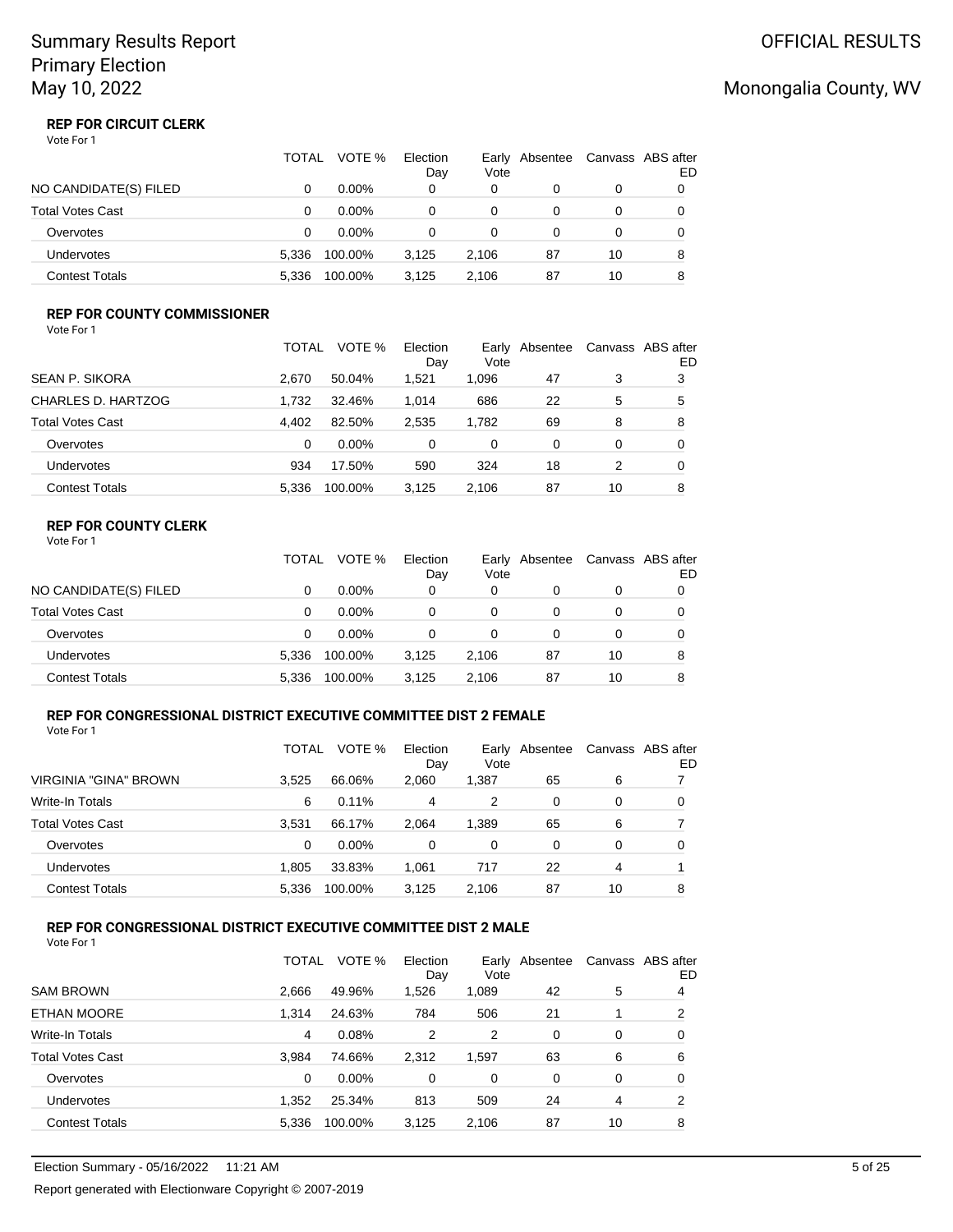### **REP FOR SENATORIAL EXECUTIVE COMMITTEE FEMALE 2ND SENATORIAL DISTRICT** Vote For 1

|                         | TOTAL | VOTE %   | Election<br>Day | Vote     | Early Absentee | Canvass ABS after | ED |
|-------------------------|-------|----------|-----------------|----------|----------------|-------------------|----|
| VIRGINIA "GINA" BROWN   | 1.446 | 64.50%   | 871             | 545      | 22             | 5                 | 3  |
| Write-In Totals         | 2     | 0.09%    |                 | 0        | 0              | 0                 | O  |
| <b>Total Votes Cast</b> | 1.448 | 64.59%   | 873             | 545      | 22             | 5                 | 3  |
| Overvotes               | 0     | $0.00\%$ | $\Omega$        | $\Omega$ | 0              | 0                 | O  |
| Undervotes              | 794   | 35.41%   | 474             | 309      | 8              | 2                 |    |
| <b>Contest Totals</b>   | 2.242 | 100.00%  | 1.347           | 854      | 30             |                   | 4  |

### **REP FOR SENATORIAL EXECUTIVE COMMITTEE MALE 2ND SENATORIAL DISTRICT** Vote For 1

|                         | TOTAL | VOTE %   | Election<br>Day | Vote | Early Absentee |   | Canvass ABS after<br>ED |
|-------------------------|-------|----------|-----------------|------|----------------|---|-------------------------|
| <b>SAM BROWN</b>        | 912   | 40.68%   | 541             | 347  | 17             | 4 | 3                       |
| ETHAN MOORE             | 738   | 32.92%   | 441             | 291  | 5              |   | 0                       |
| Write-In Totals         |       | 0.04%    |                 | 0    | 0              | 0 | 0                       |
| <b>Total Votes Cast</b> | 1.651 | 73.64%   | 983             | 638  | 22             | 5 | 3                       |
| Overvotes               | 0     | $0.00\%$ | 0               | 0    | 0              | 0 | 0                       |
| Undervotes              | 591   | 26.36%   | 364             | 216  | 8              | 2 |                         |
| <b>Contest Totals</b>   | 2.242 | 100.00%  | 1.347           | 854  | 30             |   | 4                       |

## **REP FOR SENATORIAL EXECUTIVE COMMITTEE FEMALE 13TH SENATORIAL DISTRICT**

| Vote For 1              |       |          |                 |       |                |   |                         |
|-------------------------|-------|----------|-----------------|-------|----------------|---|-------------------------|
|                         | TOTAL | VOTE %   | Election<br>Day | Vote  | Early Absentee |   | Canvass ABS after<br>ED |
| NO CANDIDATE(S) FILED   | 0     | $0.00\%$ | 0               | 0     | 0              | 0 | 0                       |
| <b>Write-In Totals</b>  | 13    | 0.42%    | 8               | 5     | 0              | 0 | 0                       |
| <b>Total Votes Cast</b> | 13    | 0.42%    | 8               | 5     | 0              | 0 | 0                       |
| Overvotes               | 0     | $0.00\%$ | 0               | 0     | 0              | 0 | 0                       |
| <b>Undervotes</b>       | 3.081 | 99.58%   | 1,770           | 1,247 | 57             | 3 | 4                       |
| <b>Contest Totals</b>   | 3.094 | 100.00%  | 1.778           | 1.252 | 57             | 3 | 4                       |

### **REP FOR SENATORIAL EXECUTIVE COMMITTEE MALE 13TH SENATORIAL DISTRICT** Vote For 1

|                         | TOTAL | VOTE %  | Election<br>Day | Early<br>Vote | Absentee |          | Canvass ABS after<br>ED |
|-------------------------|-------|---------|-----------------|---------------|----------|----------|-------------------------|
| <b>WES NUGENT</b>       | 2.061 | 66.61%  | 1,168           | 845           | 43       |          | 4                       |
| Write-In Totals         | 6     | 0.19%   | 4               | 2             | 0        | 0        | 0                       |
| <b>Total Votes Cast</b> | 2.067 | 66.81%  | 1,172           | 847           | 43       |          | 4                       |
| Overvotes               | 0     | 0.00%   | 0               | 0             | 0        | $\Omega$ | 0                       |
| Undervotes              | 1.027 | 33.19%  | 606             | 405           | 14       | 2        | 0                       |
| <b>Contest Totals</b>   | 3,094 | 100.00% | 1,778           | 1,252         | 57       | 3        | 4                       |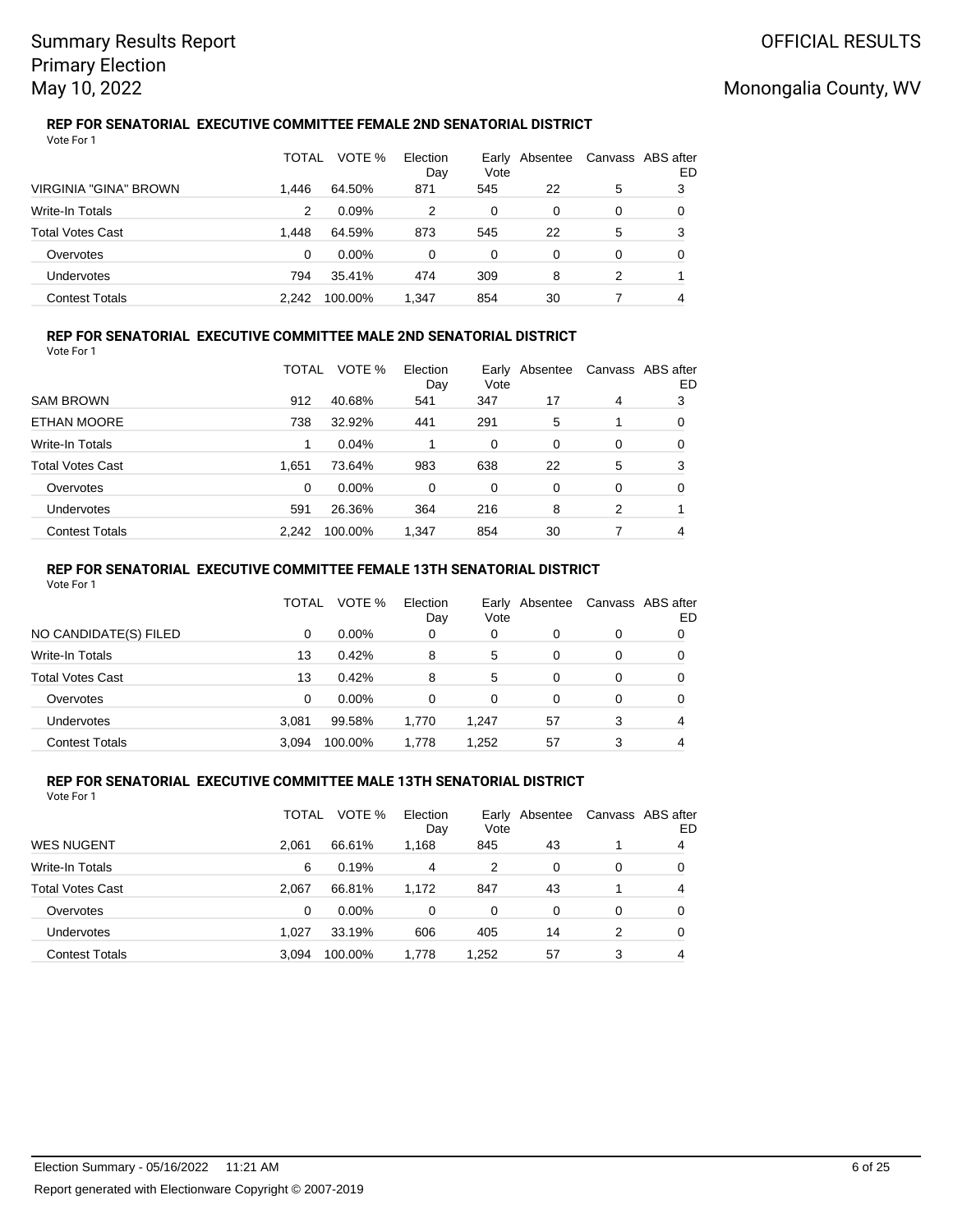### **REP FOR DELEGATE DISTRICT EXECUTIVE COMMITTEE FEMALE 77TH DELEGATE DISTRICT** Vote For 1

|                         | TOTAL | VOTE %   | Election<br>Day | Early<br>Vote | Absentee |          | Canvass ABS after<br>ED |
|-------------------------|-------|----------|-----------------|---------------|----------|----------|-------------------------|
| NO CANDIDATE(S) FILED   | 0     | $0.00\%$ | 0               | 0             | 0        | $\Omega$ | 0                       |
| Write-In Totals         | 3     | 0.25%    | 2               |               | $\Omega$ | $\Omega$ | 0                       |
| <b>Total Votes Cast</b> | 3     | 0.25%    | 2               |               | $\Omega$ | 0        | 0                       |
| Overvotes               | 0     | $0.00\%$ | 0               | 0             | 0        | 0        | 0                       |
| Undervotes              | 1.205 | 99.75%   | 747             | 444           | 8        | 6        | 0                       |
| <b>Contest Totals</b>   | 1.208 | 100.00%  | 749             | 445           | 8        | 6        |                         |

### **REP FOR DELEGATE DISTRICT EXECUTIVE COMMITTEE MALE 77TH DELEGATE DISTRICT** Vote For 1

|                         | TOTAL | VOTE %   | Election<br>Day | Early<br>Vote | Absentee |   | Canvass ABS after<br>ED |
|-------------------------|-------|----------|-----------------|---------------|----------|---|-------------------------|
| ETHAN MOORE             | 839   | 69.45%   | 513             | 321           | 3        | 2 | O                       |
| Write-In Totals         | 2     | 0.17%    | 2               | 0             | $\Omega$ | 0 | O                       |
| <b>Total Votes Cast</b> | 841   | 69.62%   | 515             | 321           | 3        | 2 | 0                       |
| Overvotes               | 0     | $0.00\%$ | 0               | 0             | 0        | 0 | O                       |
| Undervotes              | 367   | 30.38%   | 234             | 124           | 5        | 4 | 0                       |
| <b>Contest Totals</b>   | 1.208 | 100.00%  | 749             | 445           | 8        | 6 |                         |

### **REP FOR COUNTY EXECUTIVE COMMITTEE DISTRICT - FEMALE COMMITTEE DISTRICT 1** Vote For 1

|                         | TOTAL | VOTE %   | Election<br>Day | Vote | Early Absentee | Canvass ABS after | ED |
|-------------------------|-------|----------|-----------------|------|----------------|-------------------|----|
| NO CANDIDATE(S) FILED   | 0     | $0.00\%$ | 0               | 0    | 0              | 0                 |    |
| Write-In Totals         | 0     | $0.00\%$ | 0               | 0    | 0              | 0                 |    |
| <b>Total Votes Cast</b> | 0     | $0.00\%$ | 0               | 0    | 0              | 0                 |    |
| Overvotes               | 0     | $0.00\%$ | 0               | 0    | 0              | 0                 |    |
| Undervotes              | 41    | 100.00%  | 31              | 10   | 0              | 0                 |    |
| <b>Contest Totals</b>   | 41    | 100.00%  | 31              | 10   | ი              | 0                 |    |

#### **REP FOR COUNTY EXECUTIVE COMMITTEE DISTRICT - MALE COMMITTEE DISTRICT 1** Vote For 1

|                         | TOTAL | VOTE %  | Election<br>Day | Vote | Early Absentee | Canvass ABS after | ED |
|-------------------------|-------|---------|-----------------|------|----------------|-------------------|----|
| <b>WES NUGENT</b>       | 25    | 60.98%  | 17              | 8    | 0              | 0                 |    |
| Write-In Totals         |       | 2.44%   |                 | 0    | 0              | 0                 | 0  |
| <b>Total Votes Cast</b> | 26    | 63.41%  | 18              | 8    | 0              | 0                 | 0  |
| Overvotes               | 0     | 0.00%   | 0               | 0    | 0              | 0                 |    |
| Undervotes              | 15    | 36.59%  | 13              | 2    | 0              | 0                 |    |
| <b>Contest Totals</b>   | 41    | 100.00% | 31              | 10   | 0              | 0                 |    |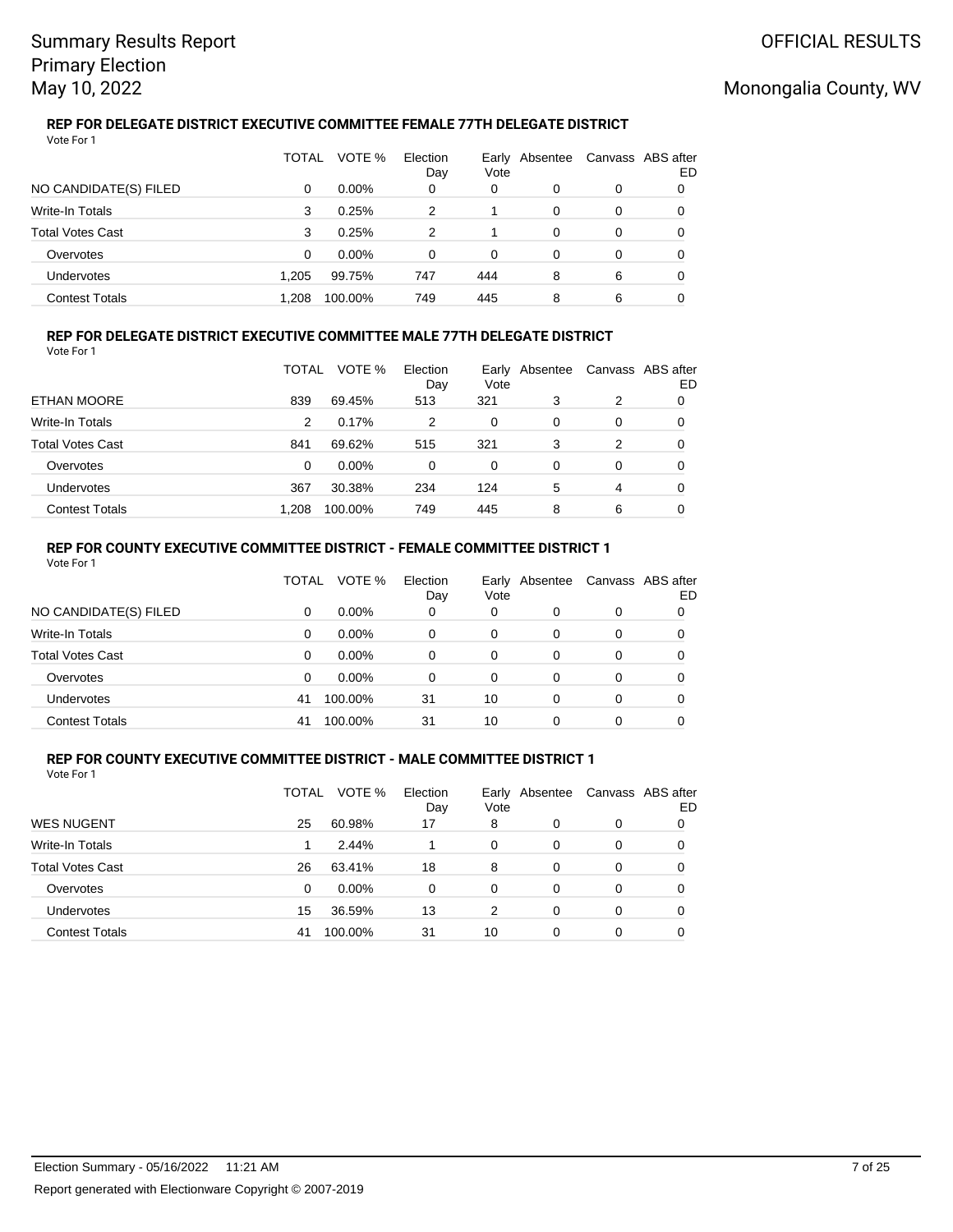### **REP FOR COUNTY EXECUTIVE COMMITTEE DISTRICT - FEMALE COMMITTEE DISTRICT 2** Vote For 1

|                         | TOTAL | VOTE %   | Election<br>Day | Vote | Early Absentee |   | Canvass ABS after<br>ED |
|-------------------------|-------|----------|-----------------|------|----------------|---|-------------------------|
| NO CANDIDATE(S) FILED   | 0     | $0.00\%$ | 0               | 0    | O              | 0 |                         |
| Write-In Totals         | 0     | $0.00\%$ | 0               | 0    | 0              | 0 |                         |
| <b>Total Votes Cast</b> | 0     | $0.00\%$ | 0               | 0    | 0              | 0 | 0                       |
| Overvotes               | 0     | $0.00\%$ | 0               | 0    | 0              | 0 |                         |
| Undervotes              | 116   | 100.00%  | 58              | 54   |                |   | 2                       |
| <b>Contest Totals</b>   | 116   | 100.00%  | 58              | 54   |                |   |                         |

### **REP FOR COUNTY EXECUTIVE COMMITTEE DISTRICT - MALE COMMITTEE DISTRICT 2** Vote For 1

|                         | TOTAL | VOTE %   | Election<br>Day | Early<br>Vote | Absentee | Canvass ABS after | ED |
|-------------------------|-------|----------|-----------------|---------------|----------|-------------------|----|
| <b>KYLE MCAVOY</b>      | 75    | 64.66%   | 39              | 33            |          | 0                 | 2  |
| Write-In Totals         | 0     | $0.00\%$ | 0               | 0             | 0        | 0                 | 0  |
| <b>Total Votes Cast</b> | 75    | 64.66%   | 39              | 33            |          | 0                 | 2  |
| Overvotes               | 0     | $0.00\%$ | 0               | 0             | 0        | 0                 | 0  |
| Undervotes              | 41    | 35.34%   | 19              | 21            | $\Omega$ |                   | 0  |
| <b>Contest Totals</b>   | 116   | 100.00%  | 58              | 54            |          |                   | ົ  |

### **REP FOR COUNTY EXECUTIVE COMMITTEE DISTRICT - FEMALE COMMITTEE DISTRICT 3** Vote For 1

|                         | TOTAL | VOTE %   | Election<br>Day | Vote | Early Absentee | Canvass ABS after | ED |
|-------------------------|-------|----------|-----------------|------|----------------|-------------------|----|
| NO CANDIDATE(S) FILED   | 0     | $0.00\%$ | 0               | 0    | 0              | 0                 |    |
| Write-In Totals         | 0     | $0.00\%$ | 0               | 0    | 0              | 0                 |    |
| <b>Total Votes Cast</b> | 0     | $0.00\%$ | 0               | 0    | 0              | 0                 |    |
| Overvotes               | 0     | $0.00\%$ | 0               | 0    | 0              | 0                 |    |
| Undervotes              | 505   | 100.00%  | 308             | 188  | 9              | 0                 |    |
| <b>Contest Totals</b>   | 505   | 100.00%  | 308             | 188  | 9              | 0                 |    |

#### **REP FOR COUNTY EXECUTIVE COMMITTEE DISTRICT - MALE COMMITTEE DISTRICT 3** Vote For 1

|                         | TOTAL | VOTE %   | Election<br>Day | Earlv<br>Vote | Absentee | Canvass ABS after | ED |
|-------------------------|-------|----------|-----------------|---------------|----------|-------------------|----|
| NO CANDIDATE(S) FILED   | 0     | 0.00%    | 0               | 0             | 0        | 0                 |    |
| <b>Write-In Totals</b>  | 2     | 0.40%    |                 |               | 0        | 0                 | 0  |
| <b>Total Votes Cast</b> | 2     | 0.40%    |                 |               | 0        | 0                 | 0  |
| Overvotes               | 0     | $0.00\%$ | 0               | 0             | 0        | 0                 | 0  |
| Undervotes              | 503   | 99.60%   | 307             | 187           | 9        | 0                 | 0  |
| <b>Contest Totals</b>   | 505   | 100.00%  | 308             | 188           | 9        | 0                 |    |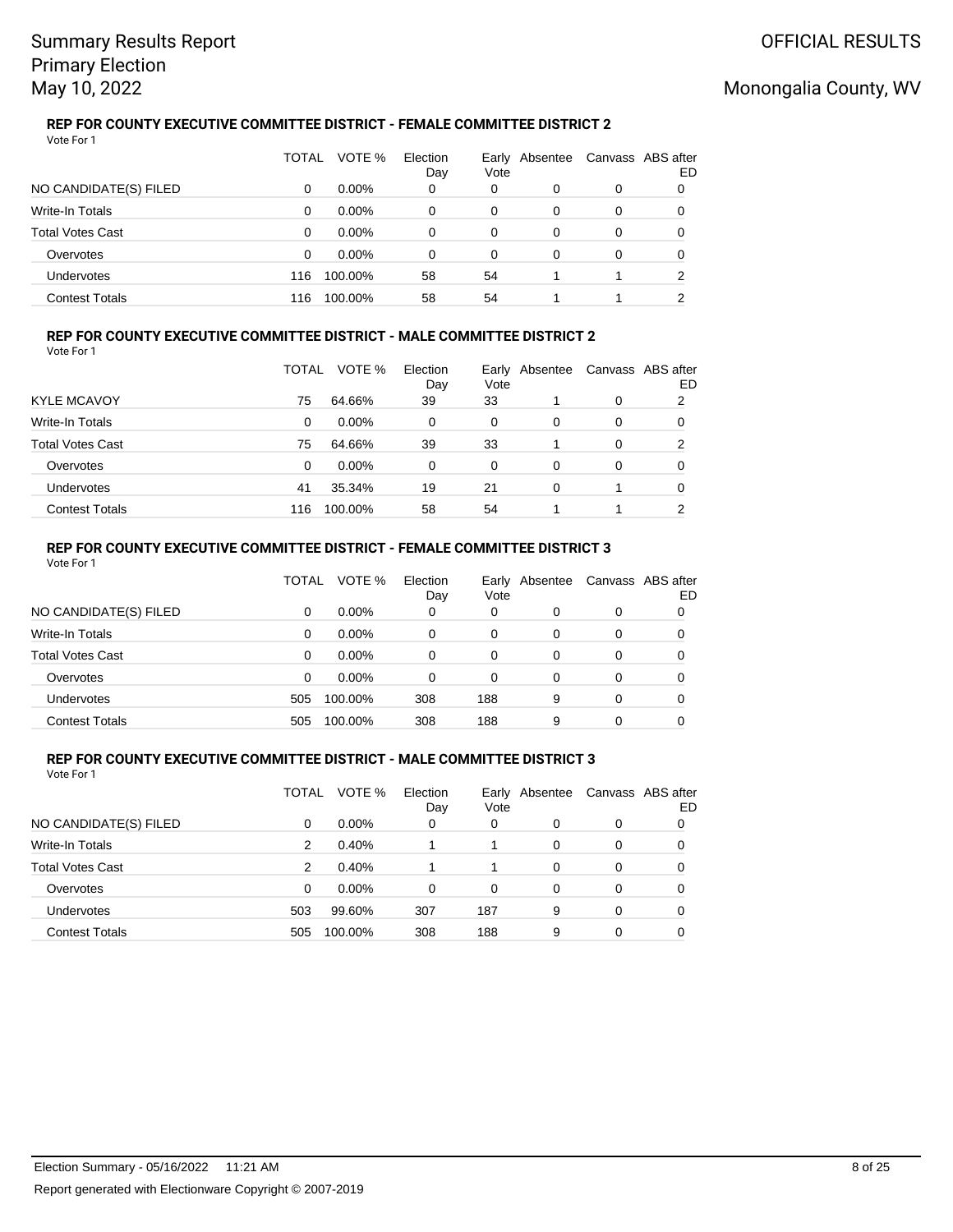### **REP FOR COUNTY EXECUTIVE COMMITTEE DISTRICT - FEMALE COMMITTEE DISTRICT 4** Vote For 1

|                         | TOTAL | VOTE %   | Election<br>Day | Vote | Early Absentee |   | Canvass ABS after<br>ED |
|-------------------------|-------|----------|-----------------|------|----------------|---|-------------------------|
| CYNTHIA CHAMBERS        | 357   | 60.20%   | 180             | 167  | 8              | 0 | 2                       |
| Write-In Totals         |       | 0.17%    |                 | 0    | 0              | 0 |                         |
| <b>Total Votes Cast</b> | 358   | 60.37%   | 181             | 167  | 8              | 0 | 2                       |
| Overvotes               | 0     | $0.00\%$ | 0               | 0    | $\Omega$       | 0 | 0                       |
| Undervotes              | 235   | 39.63%   | 127             | 106  | 2              | 0 | 0                       |
| <b>Contest Totals</b>   | 593   | 100.00%  | 308             | 273  | 10             | 0 | ົ                       |

### **REP FOR COUNTY EXECUTIVE COMMITTEE DISTRICT - MALE COMMITTEE DISTRICT 4** Vote For 1

|                         | TOTAL | VOTE %   | Election<br>Day | Early<br>Vote | Absentee |   | Canvass ABS after<br>ED |
|-------------------------|-------|----------|-----------------|---------------|----------|---|-------------------------|
| DALE SPARKS             | 399   | 67.28%   | 194             | 194           | 9        | 0 | 2                       |
| Write-In Totals         |       | 0.17%    |                 | 0             | $\Omega$ | 0 | 0                       |
| <b>Total Votes Cast</b> | 400   | 67.45%   | 195             | 194           | 9        | 0 | 2                       |
| Overvotes               | 0     | $0.00\%$ | 0               | 0             | 0        | 0 | O                       |
| Undervotes              | 193   | 32.55%   | 113             | 79            |          | 0 | 0                       |
| <b>Contest Totals</b>   | 593   | 100.00%  | 308             | 273           | 10       | 0 | ົ                       |

### **REP FOR COUNTY EXECUTIVE COMMITTEE DISTRICT - FEMALE COMMITTEE DISTRICT 5** Vote For 1

|                         | TOTAL | VOTE %   | Election<br>Day | Early<br>Vote | Absentee | Canvass ABS after | ED |
|-------------------------|-------|----------|-----------------|---------------|----------|-------------------|----|
| NO CANDIDATE(S) FILED   | 0     | $0.00\%$ | 0               | 0             | 0        | 0                 |    |
| <b>Write-In Totals</b>  | 0     | $0.00\%$ | 0               | 0             | 0        | 0                 |    |
| <b>Total Votes Cast</b> | 0     | $0.00\%$ | 0               | 0             | 0        | 0                 |    |
| Overvotes               | 0     | $0.00\%$ | 0               | 0             | 0        | 0                 |    |
| Undervotes              | 112   | 100.00%  | 58              | 38            | 16       | 0                 | 0  |
| <b>Contest Totals</b>   | 112   | 100.00%  | 58              | 38            | 16       | 0                 |    |

#### **REP FOR COUNTY EXECUTIVE COMMITTEE DISTRICT - MALE COMMITTEE DISTRICT 5** Vote For 1

|                         | TOTAL | VOTE %   | Election<br>Day | Earlv<br>Vote | Absentee | Canvass ABS after | ED |
|-------------------------|-------|----------|-----------------|---------------|----------|-------------------|----|
| NO CANDIDATE(S) FILED   | 0     | 0.00%    | 0               | 0             | 0        | 0                 |    |
| <b>Write-In Totals</b>  | 0     | $0.00\%$ | 0               | 0             | 0        | 0                 | 0  |
| <b>Total Votes Cast</b> | 0     | $0.00\%$ | 0               | 0             | 0        | 0                 | 0  |
| Overvotes               | 0     | $0.00\%$ | 0               | 0             | 0        | 0                 | 0  |
| Undervotes              | 112   | 100.00%  | 58              | 38            | 16       | 0                 | 0  |
| <b>Contest Totals</b>   | 112   | 100.00%  | 58              | 38            | 16       | 0                 |    |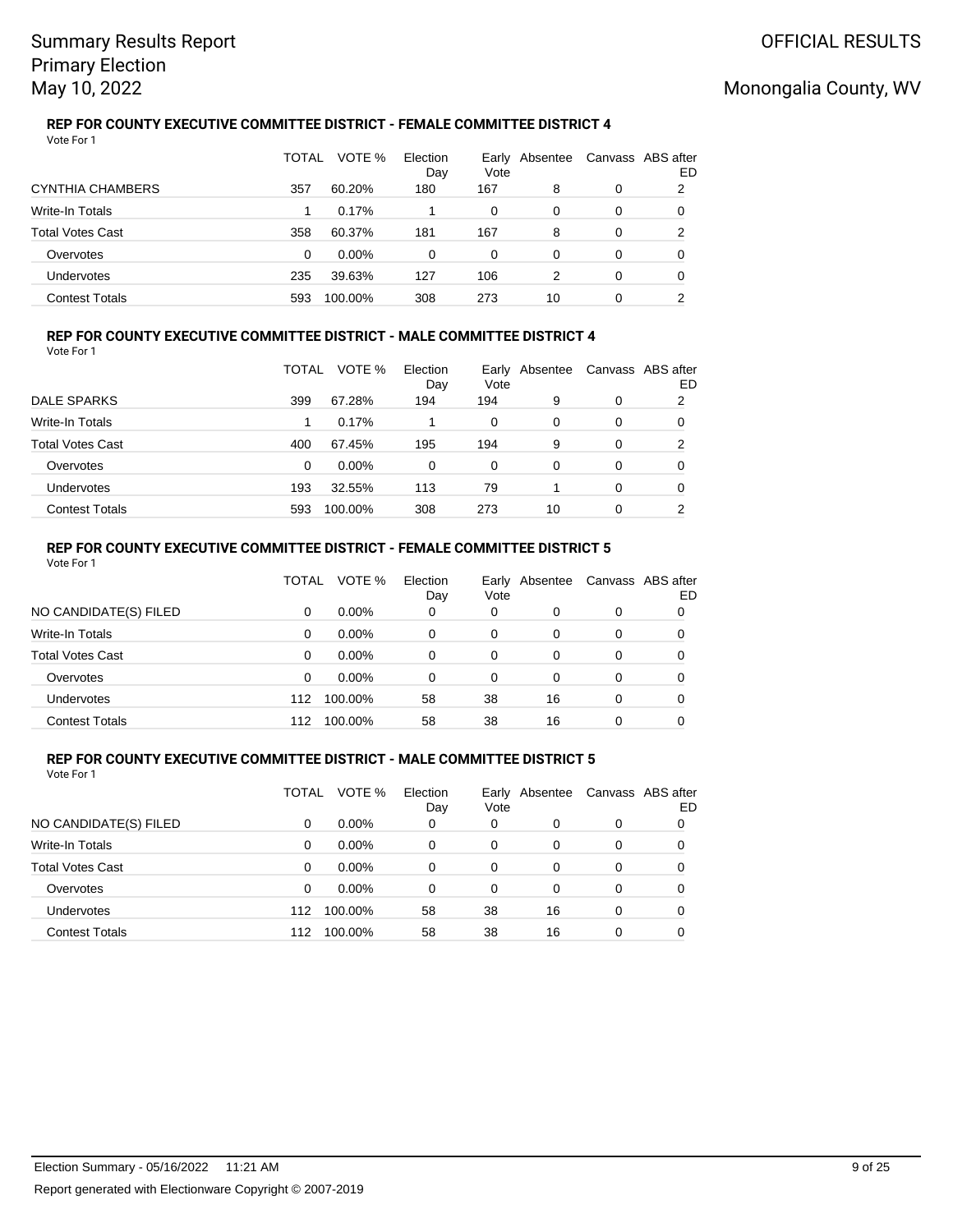### **REP FOR COUNTY EXECUTIVE COMMITTEE DISTRICT - FEMALE COMMITTEE DISTRICT 6** Vote For 1

|                         | TOTAL | VOTE %   | Election<br>Day | Vote | Early Absentee |   | Canvass ABS after<br>ED |
|-------------------------|-------|----------|-----------------|------|----------------|---|-------------------------|
| NO CANDIDATE(S) FILED   | 0     | $0.00\%$ | 0               | 0    | 0              | 0 |                         |
| Write-In Totals         | 3     | 0.59%    |                 | 2    | 0              | 0 |                         |
| <b>Total Votes Cast</b> | 3     | 0.59%    |                 | 2    | 0              | 0 |                         |
| Overvotes               | 0     | $0.00\%$ | 0               | 0    | 0              | 0 |                         |
| Undervotes              | 509   | 99.41%   | 299             | 207  | 3              | 0 |                         |
| <b>Contest Totals</b>   | 512   | 100.00%  | 300             | 209  | 3              | 0 |                         |

### **REP FOR COUNTY EXECUTIVE COMMITTEE DISTRICT - MALE COMMITTEE DISTRICT 6** Vote For 1

|                         | TOTAL | VOTE %   | Election<br>Day | Early<br>Vote | Absentee |   | Canvass ABS after<br>ED |
|-------------------------|-------|----------|-----------------|---------------|----------|---|-------------------------|
| <b>CHARLIE RUSSELL</b>  | 330   | 64.45%   | 187             | 140           | 3        | 0 | O                       |
| Write-In Totals         | 2     | 0.39%    | 0               | 2             | 0        | 0 | 0                       |
| <b>Total Votes Cast</b> | 332   | 64.84%   | 187             | 142           | 3        | 0 | 0                       |
| Overvotes               | 0     | $0.00\%$ | 0               | 0             | 0        | 0 | 0                       |
| Undervotes              | 180   | 35.16%   | 113             | 67            | 0        | 0 | 0                       |
| <b>Contest Totals</b>   | 512   | 100.00%  | 300             | 209           | 3        | 0 |                         |

### **REP FOR COUNTY EXECUTIVE COMMITTEE DISTRICT - FEMALE COMMITTEE DISTRICT 7** Vote For 1

|                         | TOTAL         | VOTE %   | Election<br>Day | Vote | Early Absentee |   | Canvass ABS after<br>ED |
|-------------------------|---------------|----------|-----------------|------|----------------|---|-------------------------|
| NO CANDIDATE(S) FILED   | 0             | $0.00\%$ | 0               | 0    | 0              | 0 |                         |
| Write-In Totals         | 2             | 0.51%    | 2               | 0    | 0              | 0 |                         |
| <b>Total Votes Cast</b> | $\mathcal{P}$ | 0.51%    | 2               | 0    | 0              | 0 |                         |
| Overvotes               | 0             | $0.00\%$ | 0               | 0    | 0              | 0 |                         |
| Undervotes              | 394           | 99.49%   | 263             | 122  | 9              | 0 | O                       |
| <b>Contest Totals</b>   | 396           | 100.00%  | 265             | 122  | 9              | 0 |                         |

#### **REP FOR COUNTY EXECUTIVE COMMITTEE DISTRICT - MALE COMMITTEE DISTRICT 7** Vote For 1

|                         | TOTAL | VOTE %   | Election<br>Day | Early<br>Vote | Absentee |   | Canvass ABS after<br>ED |
|-------------------------|-------|----------|-----------------|---------------|----------|---|-------------------------|
| NO CANDIDATE(S) FILED   | 0     | 0.00%    | 0               | 0             | 0        | 0 | O                       |
| <b>Write-In Totals</b>  | 2     | 0.51%    | 2               | 0             | 0        | 0 | 0                       |
| <b>Total Votes Cast</b> | 2     | 0.51%    | 2               | 0             | 0        | 0 | 0                       |
| Overvotes               | 0     | $0.00\%$ | 0               | 0             | 0        | 0 | 0                       |
| <b>Undervotes</b>       | 394   | 99.49%   | 263             | 122           | 9        | 0 | 0                       |
| <b>Contest Totals</b>   | 396   | 100.00%  | 265             | 122           | 9        | 0 |                         |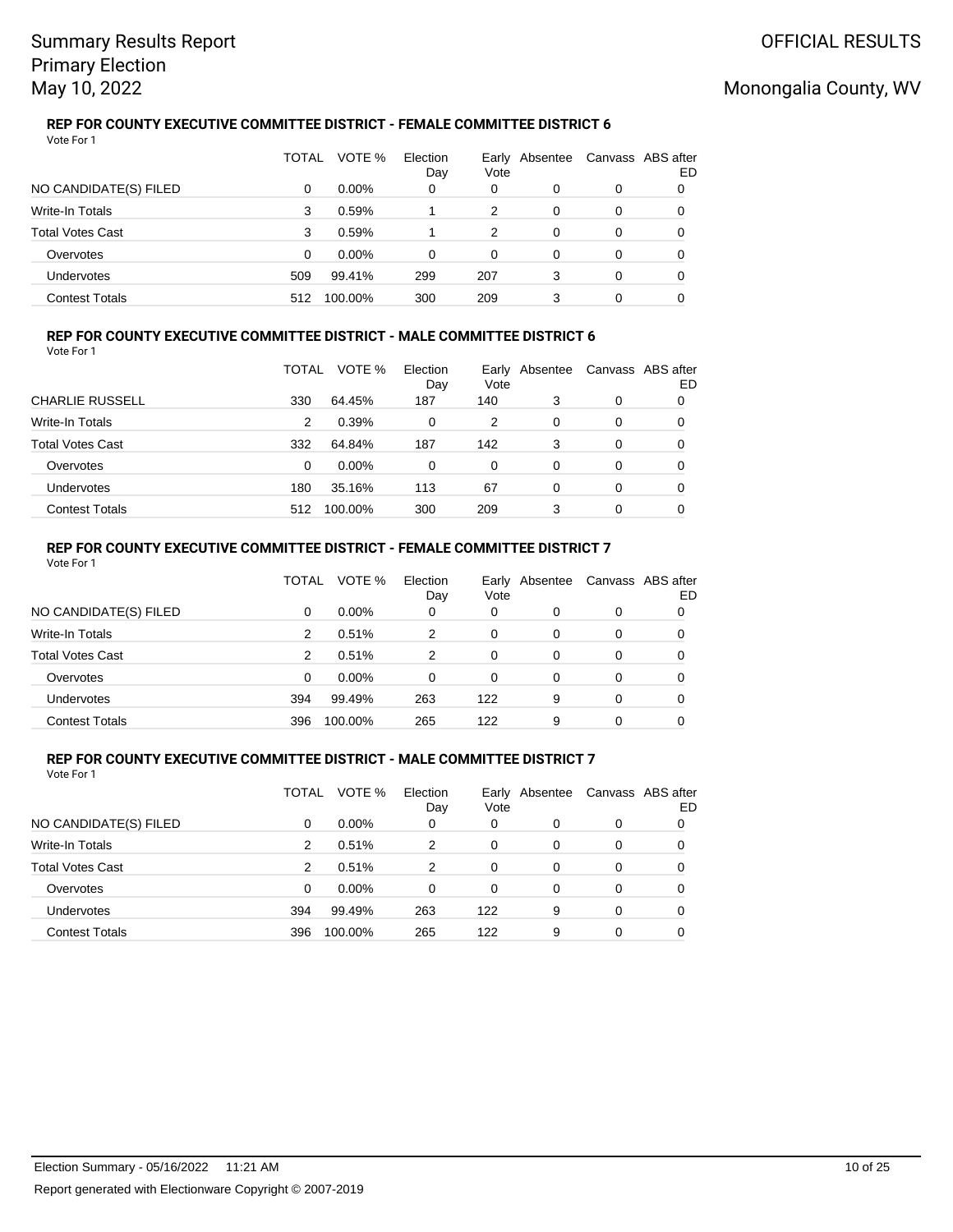### **REP FOR COUNTY EXECUTIVE COMMITTEE DISTRICT - FEMALE COMMITTEE DISTRICT 8** Vote For 1

|                         | TOTAL | VOTE %   | Election<br>Day | Vote | Early Absentee |   | Canvass ABS after<br>ED |
|-------------------------|-------|----------|-----------------|------|----------------|---|-------------------------|
| NO CANDIDATE(S) FILED   | 0     | $0.00\%$ | 0               | 0    | 0              | 0 |                         |
| Write-In Totals         | 0     | $0.00\%$ | 0               | 0    | 0              | 0 |                         |
| <b>Total Votes Cast</b> | 0     | $0.00\%$ | 0               | 0    | 0              | 0 |                         |
| Overvotes               | 0     | $0.00\%$ | 0               | 0    | 0              | 0 |                         |
| <b>Undervotes</b>       | 262   | 100.00%  | 135             | 118  | 8              |   |                         |
| <b>Contest Totals</b>   | 262   | 100.00%  | 135             | 118  | 8              |   |                         |

### **REP FOR COUNTY EXECUTIVE COMMITTEE DISTRICT - MALE COMMITTEE DISTRICT 8** Vote For 1

|                         | TOTAL | VOTE %   | Election<br>Day | Early<br>Vote | Absentee |   | Canvass ABS after<br>ED |
|-------------------------|-------|----------|-----------------|---------------|----------|---|-------------------------|
| NO CANDIDATE(S) FILED   | 0     | $0.00\%$ | 0               | 0             | 0        | 0 | 0                       |
| Write-In Totals         | 2     | 0.76%    | 0               | 2             | 0        | 0 | O                       |
| <b>Total Votes Cast</b> | 2     | 0.76%    | $\Omega$        | 2             | 0        | 0 | O                       |
| Overvotes               | 0     | $0.00\%$ | 0               | 0             | 0        | 0 | O                       |
| <b>Undervotes</b>       | 260   | 99.24%   | 135             | 116           | 8        |   | 0                       |
| <b>Contest Totals</b>   | 262   | 100.00%  | 135             | 118           | 8        |   |                         |

### **REP FOR COUNTY EXECUTIVE COMMITTEE DISTRICT - FEMALE COMMITTEE DISTRICT 9** Vote For 1

|                         | TOTAL | VOTE %   | Election<br>Day | Early<br>Vote | Absentee |   | Canvass ABS after<br>ED |
|-------------------------|-------|----------|-----------------|---------------|----------|---|-------------------------|
| <b>PAULA MARTINELLI</b> | 677   | 69.29%   | 386             | 276           | 11       |   | 3                       |
| Write-In Totals         |       | 0.10%    |                 | 0             | 0        | 0 |                         |
| <b>Total Votes Cast</b> | 678   | 69.40%   | 387             | 276           | 11       |   | 3                       |
| Overvotes               | 0     | $0.00\%$ | $\Omega$        | 0             | 0        | 0 | 0                       |
| Undervotes              | 299   | 30.60%   | 164             | 131           | 3        | 0 |                         |
| <b>Contest Totals</b>   | 977   | 100.00%  | 551             | 407           | 14       |   |                         |

#### **REP FOR COUNTY EXECUTIVE COMMITTEE DISTRICT - MALE COMMITTEE DISTRICT 9** Vote For 1

|                         | TOTAL | VOTE %   | Election<br>Day | Early<br>Vote | Absentee |   | Canvass ABS after<br>ED |
|-------------------------|-------|----------|-----------------|---------------|----------|---|-------------------------|
| DREW TALBOTT            | 643   | 65.81%   | 364             | 264           | 11       |   | 3                       |
| <b>Write-In Totals</b>  | 2     | 0.20%    |                 |               | 0        | 0 | O                       |
| <b>Total Votes Cast</b> | 645   | 66.02%   | 365             | 265           | 11       |   | 3                       |
| Overvotes               | 0     | $0.00\%$ | 0               | 0             | 0        | 0 | 0                       |
| <b>Undervotes</b>       | 332   | 33.98%   | 186             | 142           | 3        | 0 |                         |
| <b>Contest Totals</b>   | 977   | 100.00%  | 551             | 407           | 14       |   | 4                       |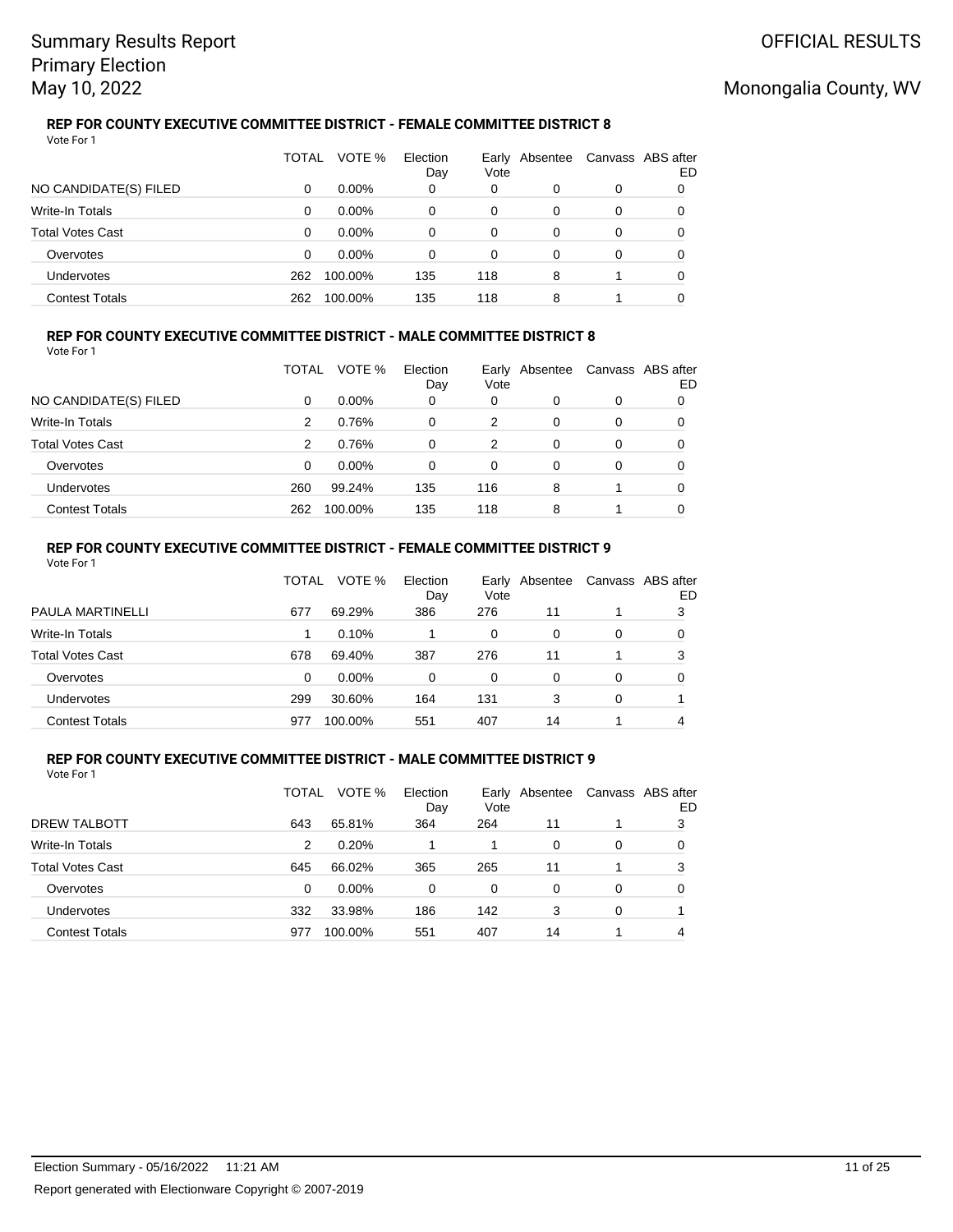### **REP FOR COUNTY EXECUTIVE COMMITTEE DISTRICT - FEMALE COMMITTEE DISTRICT 10** Vote For 1

|                         | TOTAL | VOTE %   | Election<br>Day | Vote | Early Absentee |   | Canvass ABS after<br>ED |
|-------------------------|-------|----------|-----------------|------|----------------|---|-------------------------|
| NO CANDIDATE(S) FILED   | 0     | $0.00\%$ | 0               | 0    | 0              | 0 |                         |
| Write-In Totals         |       | 0.15%    | 0               |      | 0              | 0 |                         |
| <b>Total Votes Cast</b> |       | 0.15%    | 0               |      | 0              | 0 | 0                       |
| Overvotes               | 0     | $0.00\%$ | 0               | 0    | 0              | 0 |                         |
| Undervotes              | 676   | 99.85%   | 433             | 234  | 8              |   |                         |
| <b>Contest Totals</b>   | 677   | 100.00%  | 433             | 235  | 8              |   |                         |

### **REP FOR COUNTY EXECUTIVE COMMITTEE DISTRICT - MALE COMMITTEE DISTRICT 10** Vote For 1

|                         | TOTAL | VOTE %   | Election<br>Day | Early<br>Vote | Absentee | Canvass ABS after | ED |
|-------------------------|-------|----------|-----------------|---------------|----------|-------------------|----|
| <b>JOHN SEDOSKI</b>     | 416   | 61.45%   | 264             | 146           | 6        | 0                 | O  |
| Write-In Totals         |       | 0.15%    | 0               |               | 0        | 0                 | 0  |
| <b>Total Votes Cast</b> | 417   | 61.60%   | 264             | 147           | 6        | 0                 | O  |
| Overvotes               | 0     | $0.00\%$ | 0               | 0             | $\Omega$ | 0                 | O  |
| Undervotes              | 260   | 38.40%   | 169             | 88            | 2        |                   | 0  |
| <b>Contest Totals</b>   | 677   | 100.00%  | 433             | 235           | 8        |                   | 0  |

### **REP FOR COUNTY EXECUTIVE COMMITTEE DISTRICT - FEMALE COMMITTEE DISTRICT 11** Vote For 1

|                         | TOTAL | VOTE %   | Election<br>Day | Vote | Early Absentee |   | Canvass ABS after<br>ED |
|-------------------------|-------|----------|-----------------|------|----------------|---|-------------------------|
| NO CANDIDATE(S) FILED   | 0     | $0.00\%$ | 0               | 0    | 0              | 0 |                         |
| Write-In Totals         | 3     | 0.55%    | 2               |      | 0              | 0 |                         |
| <b>Total Votes Cast</b> | 3     | 0.55%    | 2               |      | 0              | 0 | 0                       |
| Overvotes               | 0     | $0.00\%$ | 0               | 0    | 0              | 0 | 0                       |
| Undervotes              | 546   | 99.45%   | 320             | 219  | 5              | 2 | 0                       |
| <b>Contest Totals</b>   | 549   | 100.00%  | 322             | 220  | 5              | 2 |                         |

#### **REP FOR COUNTY EXECUTIVE COMMITTEE DISTRICT - MALE COMMITTEE DISTRICT 11** Vote For 1

|                              | TOTAL | VOTE %   | Election<br>Day | Vote     | Early Absentee |          | Canvass ABS after<br>ED |
|------------------------------|-------|----------|-----------------|----------|----------------|----------|-------------------------|
| <b>CHARLES T. KRUSHANSKY</b> | 369   | 67.21%   | 210             | 154      | 4              |          |                         |
| <b>Write-In Totals</b>       | 2     | 0.36%    |                 | $\Omega$ |                | $\Omega$ |                         |
| <b>Total Votes Cast</b>      | 371   | 67.58%   | 211             | 154      | 5              |          |                         |
| Overvotes                    | 0     | $0.00\%$ | 0               | $\Omega$ | $\Omega$       | $\Omega$ | 0                       |
| <b>Undervotes</b>            | 178   | 32.42%   | 111             | 66       | 0              |          | 0                       |
| <b>Contest Totals</b>        | 549   | 100.00%  | 322             | 220      | 5              |          |                         |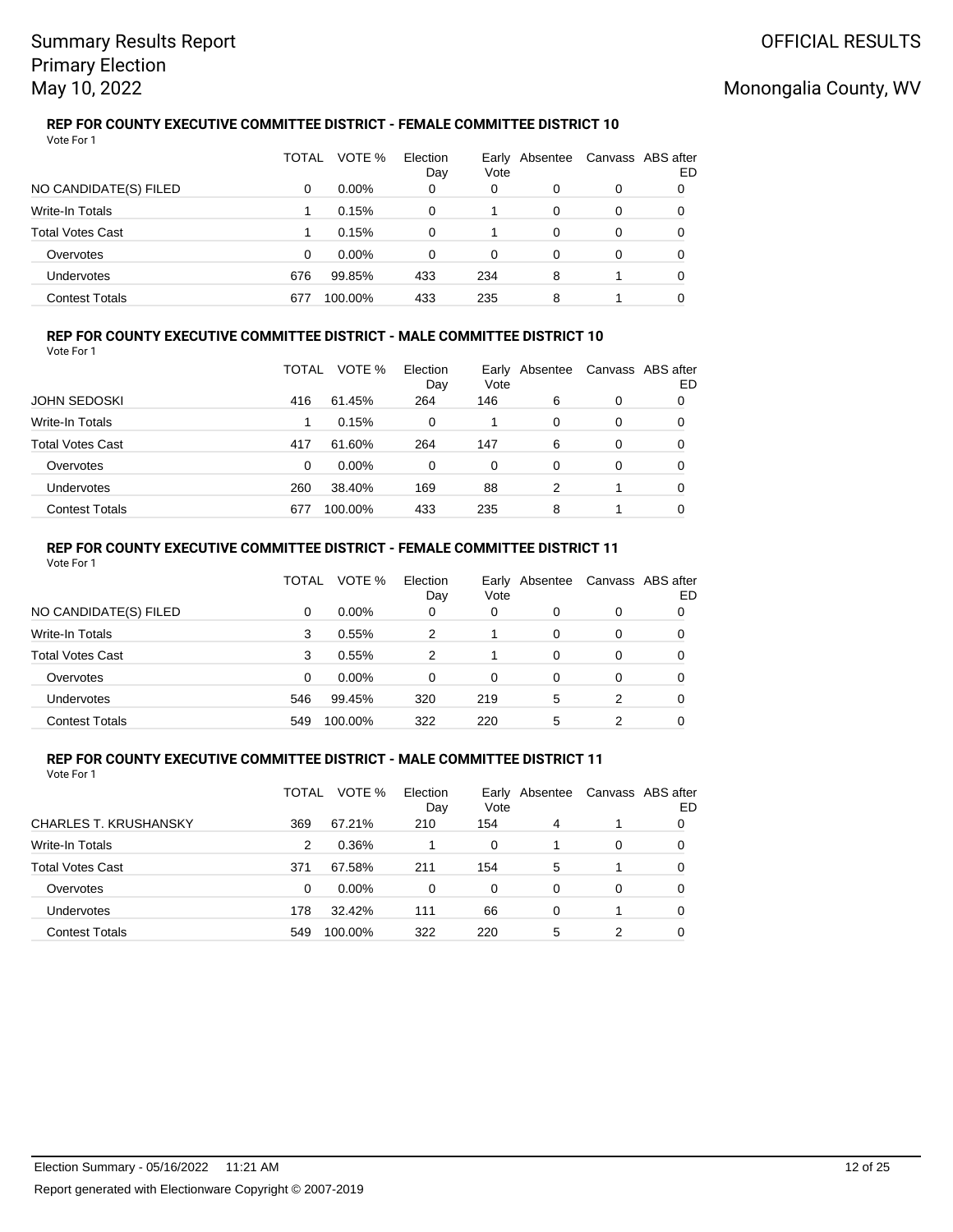### **REP FOR COUNTY EXECUTIVE COMMITTEE DISTRICT - FEMALE COMMITTEE DISTRICT 12** Vote For 1

|                         | TOTAL | VOTE %   | Election<br>Day | Vote | Early Absentee |   | Canvass ABS after<br>ED |
|-------------------------|-------|----------|-----------------|------|----------------|---|-------------------------|
| NO CANDIDATE(S) FILED   | 0     | $0.00\%$ | 0               | 0    |                | 0 |                         |
| Write-In Totals         |       | 0.17%    |                 | 0    | 0              | 0 | 0                       |
| <b>Total Votes Cast</b> |       | 0.17%    |                 | 0    | 0              | 0 | 0                       |
| Overvotes               | 0     | $0.00\%$ | 0               | 0    | 0              | 0 |                         |
| Undervotes              | 595   | 99.83%   | 355             | 232  | 4              | 4 |                         |
| <b>Contest Totals</b>   | 596   | 100.00%  | 356             | 232  | 4              | 4 |                         |

### **REP FOR COUNTY EXECUTIVE COMMITTEE DISTRICT - MALE COMMITTEE DISTRICT 12** Vote For 1

|                         | TOTAL    | VOTE %   | Election<br>Day | Vote     | Early Absentee | Canvass ABS after | ED |
|-------------------------|----------|----------|-----------------|----------|----------------|-------------------|----|
| ETHAN MOORE             | 432      | 72.48%   | 258             | 171      |                | 2                 | O  |
| Write-In Totals         |          | 0.17%    |                 | $\Omega$ | 0              | 0                 | O  |
| <b>Total Votes Cast</b> | 433      | 72.65%   | 259             | 171      |                | 2                 | O  |
| Overvotes               | $\Omega$ | $0.00\%$ | $\Omega$        | 0        | 0              | 0                 |    |
| Undervotes              | 163      | 27.35%   | 97              | 61       | 3              | 2                 | O  |
| <b>Contest Totals</b>   | 596      | 100.00%  | 356             | 232      | 4              | 4                 | O  |

### **DEM FOR U.S. HOUSE OF REPRESENTATIVES 2ND DIST** Vote For 1

|                          | TOTAL | VOTE %   | Election<br>Day | Vote  | Early Absentee |    | Canvass ABS after<br>ED |
|--------------------------|-------|----------|-----------------|-------|----------------|----|-------------------------|
| <b>BARRY LEE WENDELL</b> | 3.934 | 72.24%   | 2.123           | 1,709 | 86             |    | 9                       |
| ANGELA J. DWYER          | 1.077 | 19.78%   | 650             | 398   | 24             | 3  | 2                       |
| <b>Total Votes Cast</b>  | 5.011 | 92.01%   | 2.773           | 2.107 | 110            | 10 | 11                      |
| Overvotes                | 0     | $0.00\%$ | 0               | 0     | 0              | 0  | 0                       |
| Undervotes               | 435   | 7.99%    | 253             | 165   | 16             |    | O                       |
| <b>Contest Totals</b>    | 5.446 | 100.00%  | 3.026           | 2.272 | 126            | 11 | 11                      |

#### **DEM FOR STATE SENATOR 2ND SENATORIAL DISTRICT** Vote For 1

|                         | TOTAL | VOTE %   | Election<br>Day | Vote | Early Absentee |   | Canvass ABS after<br>ED |
|-------------------------|-------|----------|-----------------|------|----------------|---|-------------------------|
| <b>ERIC M. HAYHURST</b> | 1.282 | 81.09%   | 706             | 551  | 22             | 3 |                         |
| <b>Total Votes Cast</b> | 1.282 | 81.09%   | 706             | 551  | 22             | 3 |                         |
| Overvotes               | 0     | $0.00\%$ | 0               | 0    |                | 0 |                         |
| <b>Undervotes</b>       | 299   | 18.91%   | 157             | 134  |                | 0 |                         |
| <b>Contest Totals</b>   | 1.581 | 100.00%  | 863             | 685  | 29             |   |                         |

## **DEM FOR STATE SENATOR 13TH SENATORIAL DISTRICT**

|                           | TOTAL | VOTE %   | Election<br>Dav | Early<br>Vote | Absentee |   | Canvass ABS after<br>ED |
|---------------------------|-------|----------|-----------------|---------------|----------|---|-------------------------|
| BARBARA EVANS FLEISCHAUER | 3,336 | 86.31%   | 1,865           | 1,369         | 87       | 6 | 9                       |
| <b>RICH JACOBS</b>        | 423   | 10.94%   | 237             | 176           | 8        | 1 |                         |
| Total Votes Cast          | 3.759 | 97.26%   | 2,102           | 1,545         | 95       |   | 10                      |
| Overvotes                 | 0     | $0.00\%$ | 0               | 0             | 0        | 0 | 0                       |
| Undervotes                | 106   | 2.74%    | 61              | 42            | 2        |   | 0                       |
| <b>Contest Totals</b>     | 3,865 | 100.00%  | 2,163           | 1,587         | 97       | 8 | 10                      |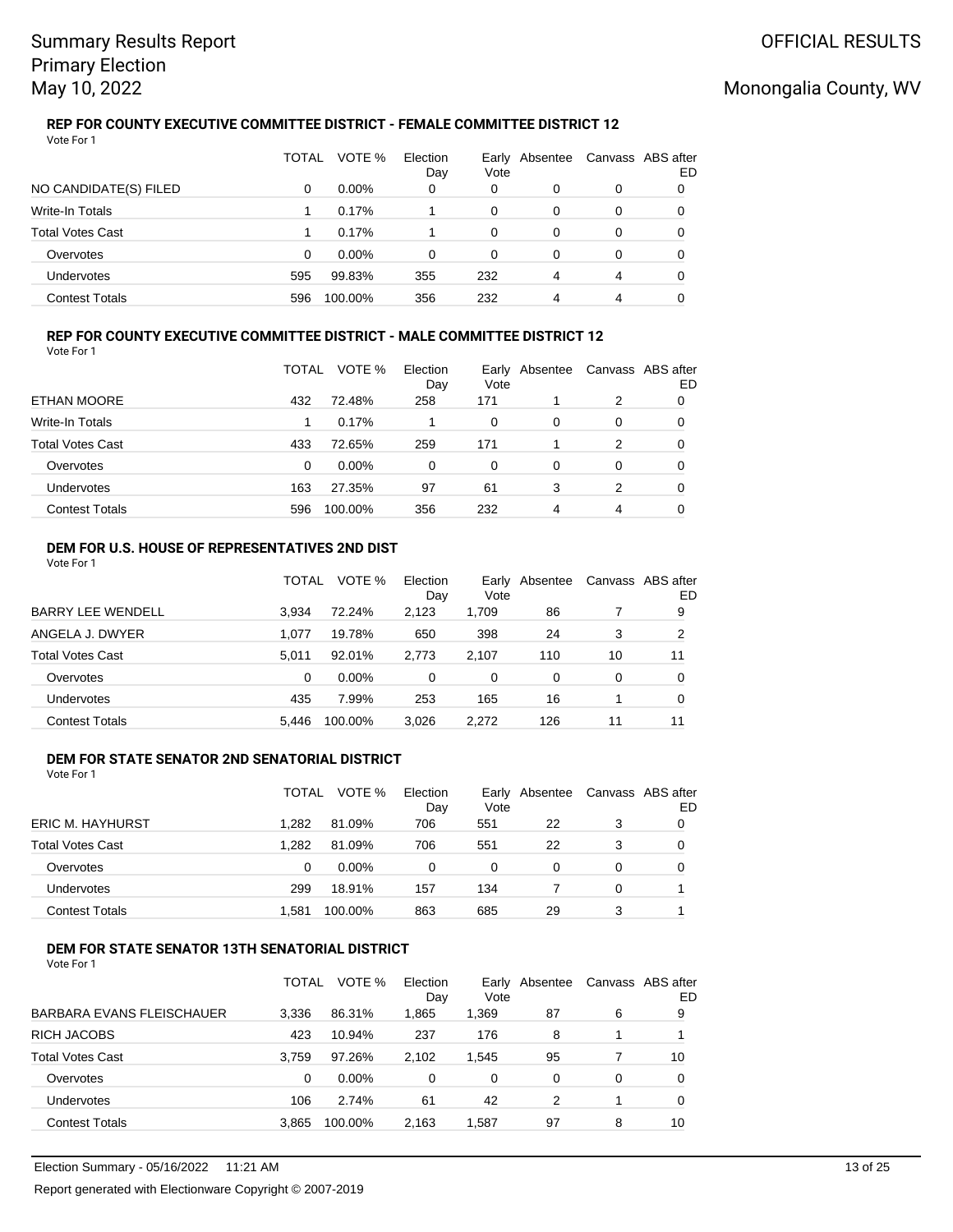### **DEM FOR MEMBER OF HOUSE OF DELEGATES 77TH DELEGATE DISTRICT** Vote For 1

|                         | TOTAL | VOTE %   | Election<br>Day | Early<br>Vote | Absentee | Canvass ABS after | ED |
|-------------------------|-------|----------|-----------------|---------------|----------|-------------------|----|
| <b>BEN SWANSON</b>      | 687   | 77.63%   | 357             | 320           | 9        |                   |    |
| <b>Total Votes Cast</b> | 687   | 77.63%   | 357             | 320           | 9        |                   | O  |
| Overvotes               | 0     | $0.00\%$ | 0               | 0             | 0        | 0                 |    |
| Undervotes              | 198   | 22.37%   | 93              | 97            | 8        | 0                 |    |
| <b>Contest Totals</b>   | 885   | 100.00%  | 450             | 417           | 17       |                   |    |

## **DEM FOR MEMBER OF HOUSE OF DELEGATES 78TH DELEGATE DISTRICT**

Vote For 1

|                         | <b>TOTAL</b> | VOTE %   | Election<br>Day | Vote | Early Absentee | Canvass ABS after | ED |
|-------------------------|--------------|----------|-----------------|------|----------------|-------------------|----|
| JEFFREY A. BUDKEY       | 721          | 78.54%   | 387             | 318  | 13             |                   | 2  |
| <b>Total Votes Cast</b> | 721          | 78.54%   | 387             | 318  | 13             |                   |    |
| Overvotes               | 0            | $0.00\%$ | 0               | 0    |                | 0                 |    |
| <b>Undervotes</b>       | 197          | 21.46%   | 97              | 100  | 0              | 0                 |    |
| <b>Contest Totals</b>   | 918          | 100.00%  | 484             | 418  | 13             |                   |    |

## **DEM FOR MEMBER OF HOUSE OF DELEGATES 79TH DELEGATE DISTRICT**

Vote For 1

|                         | TOTAL    | VOTE %   | Election<br>Day | Early<br>Vote | Absentee |          | Canvass ABS after<br>ED |
|-------------------------|----------|----------|-----------------|---------------|----------|----------|-------------------------|
| <b>EVAN HANSEN</b>      | 1.114    | 90.20%   | 627             | 457           | 21       | 4        | 5                       |
| <b>MATTHEW KOLB</b>     | 93       | 7.53%    | 48              | 41            | 4        | $\Omega$ | 0                       |
| <b>Total Votes Cast</b> | 1.207    | 97.73%   | 675             | 498           | 25       | 4        | 5                       |
| Overvotes               | $\Omega$ | $0.00\%$ | 0               | 0             | $\Omega$ | $\Omega$ | 0                       |
| <b>Undervotes</b>       | 28       | 2.27%    | 12              | 13            | 3        | $\Omega$ | 0                       |
| <b>Contest Totals</b>   | 1,235    | 100.00%  | 687             | 511           | 28       | 4        | 5                       |

## **DEM FOR MEMBER OF HOUSE OF DELEGATES 80TH DELEGATE DISTRICT**

Vote For 1

|                         | <b>TOTAL</b> | VOTE %   | Election<br>Day | Vote | Early Absentee |   | Canvass ABS after<br>ED |
|-------------------------|--------------|----------|-----------------|------|----------------|---|-------------------------|
| <b>JOHN WILLIAMS</b>    | 900          | 89.02%   | 538             | 349  | 12             |   |                         |
| <b>Total Votes Cast</b> | 900          | 89.02%   | 538             | 349  | 12             |   |                         |
| Overvotes               | 0            | $0.00\%$ | 0               | 0    |                |   |                         |
| Undervotes              | 111          | 10.98%   | 72              | 36   |                | 0 |                         |
| <b>Contest Totals</b>   | 1.011        | 100.00%  | 610             | 385  | 14             |   |                         |

### **DEM FOR MEMBER OF HOUSE OF DELEGATES 81ST DELEGATE DISTRICT** Vote For 1

|                         | TOTAL | VOTE %   | Election<br>Day | Vote | Early Absentee |   | Canvass ABS after<br>ED |
|-------------------------|-------|----------|-----------------|------|----------------|---|-------------------------|
| DANIELLE WALKER         | 491   | 85.10%   | 277             | 178  | 34             |   |                         |
| <b>Total Votes Cast</b> | 491   | 85.10%   | 277             | 178  | 34             |   |                         |
| Overvotes               | 0     | $0.00\%$ | 0               | 0    |                | 0 |                         |
| Undervotes              | 86    | 14.90%   | 40              | 41   | 4              |   |                         |
| <b>Contest Totals</b>   | 577   | 100.00%  | 317             | 219  | 38             |   |                         |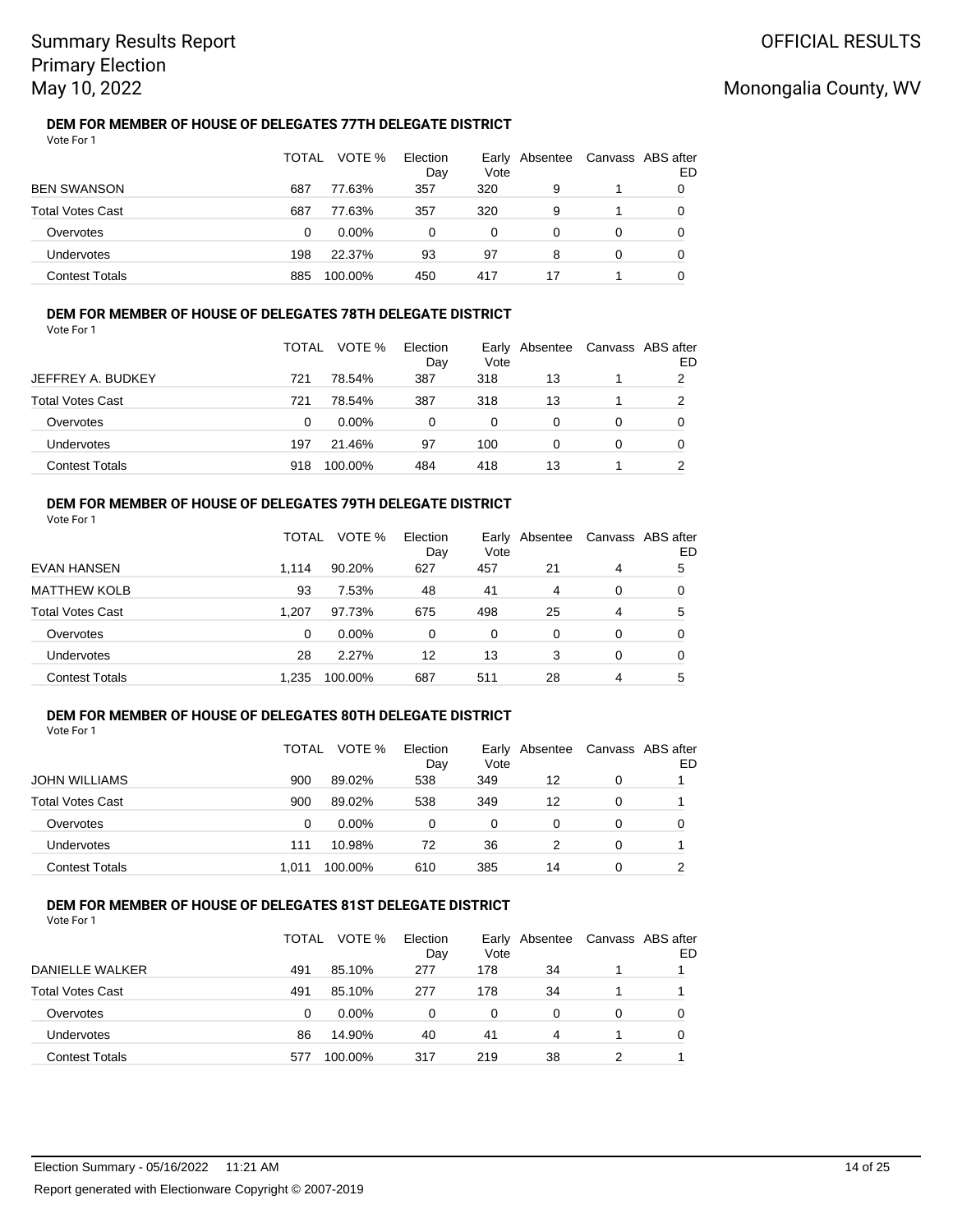**DEM FOR MEMBER OF HOUSE OF DELEGATES 82ND DELEGATE DISTRICT** Vote For 1

|                         | TOTAL | VOTE %   | Election<br>Day | Vote | Early Absentee | Canvass ABS after | ED |
|-------------------------|-------|----------|-----------------|------|----------------|-------------------|----|
| <b>KATIE FALLON</b>     | 710   | 86.59%   | 419             | 278  | 11             | 2                 |    |
| <b>Total Votes Cast</b> | 710   | 86.59%   | 419             | 278  | 11             |                   | O  |
| Overvotes               | 0     | $0.00\%$ | 0               | 0    | 0              | 0                 |    |
| <b>Undervotes</b>       | 110   | 13.41%   | 59              | 44   | 5              |                   |    |
| <b>Contest Totals</b>   | 820   | 100.00%  | 478             | 322  | 16             |                   |    |

#### **DEM FOR STATE EXECUTIVE COMMITTEE FEMALE 2ND SENATORIAL DISTRICT** Vote For 2

|                         | TOTAL | VOTE %  | Election<br>Day | Vote  | Early Absentee |   | Canvass ABS after<br>ED |
|-------------------------|-------|---------|-----------------|-------|----------------|---|-------------------------|
| <b>RYLEE HAUGHT</b>     | 1.197 | 37.86%  | 644             | 529   | 21             | 2 |                         |
| JENNIFER C. BEACH       | 634   | 20.05%  | 328             | 296   | 9              |   | 0                       |
| BARBARA A. SCOTT        | 232   | 7.34%   | 121             | 109   | 2              | 0 | 0                       |
| <b>CINDY WELCH</b>      | 193   | 6.10%   | 119             | 67    | 6              | 0 |                         |
| KIMBERLY A. FRUM        | 149   | 4.71%   | 93              | 53    | 2              |   | 0                       |
| <b>Write-In Totals</b>  |       | 0.22%   | 6               |       | $\Omega$       | 0 | 0                       |
| <b>Total Votes Cast</b> | 2.412 | 76.28%  | 1,311           | 1,055 | 40             | 4 | 2                       |
| Overvotes               | 0     | 0.00%   | 0               | 0     | 0              | 0 | 0                       |
| Undervotes              | 750   | 23.72%  | 415             | 315   | 18             | 2 | 0                       |
| <b>Contest Totals</b>   | 3.162 | 100.00% | 1.726           | 1.370 | 58             | 6 | 2                       |

### **DEM FOR STATE EXECUTIVE COMMITTEE MALE 2ND SENATORIAL DISTRICT**

Vote For 2

|                              | TOTAL    | VOTE %   | Election<br>Day | Early<br>Vote | Absentee |   | Canvass ABS after<br>ED |
|------------------------------|----------|----------|-----------------|---------------|----------|---|-------------------------|
| CHARLES (JR) KRAFFT          | 1.064    | 33.65%   | 570             | 476           | 15       | 2 |                         |
| <b>SETH "THUNDER" STURM</b>  | 434      | 13.73%   | 248             | 177           | 6        | 3 | 0                       |
| RONALD E. MCCOY JR.          | 338      | 10.69%   | 161             | 169           | 8        | 0 | 0                       |
| ARTHUR W. "SONNY" OAKLAND JR | 195      | 6.17%    | 114             | 75            | 5        | 0 |                         |
| Write-In Totals              | 3        | 0.09%    | 2               | 1             | 0        | 0 | 0                       |
| <b>Total Votes Cast</b>      | 2.034    | 64.33%   | 1,095           | 898           | 34       | 5 | 2                       |
| Overvotes                    | $\Omega$ | $0.00\%$ | 0               | 0             | 0        | 0 | 0                       |
| Undervotes                   | 1.128    | 35.67%   | 631             | 472           | 24       |   | 0                       |
| <b>Contest Totals</b>        | 3.162    | 100.00%  | 1.726           | 1.370         | 58       | 6 | 2                       |

## **DEM FOR STATE EXECUTIVE COMMITTEE FEMALE 13TH SENATORIAL DISTRICT**

|                         | TOTAL | VOTE %  | Election<br>Day | Early<br>Vote | Absentee |    | Canvass ABS after<br>ED. |
|-------------------------|-------|---------|-----------------|---------------|----------|----|--------------------------|
| <b>DANIELLE WALKER</b>  | 2.803 | 36.26%  | 1,638           | 1,088         | 65       | 5  |                          |
| <b>KELLY PALMER</b>     | 1.753 | 22.68%  | 875             | 822           | 45       | 3  | 8                        |
| <b>CARESSA STOLLER</b>  | 961   | 12.43%  | 546             | 389           | 24       | 2  | 0                        |
| <b>BELINDA BIAFORE</b>  | 584   | 7.56%   | 295             | 255           | 31       | 0  | 3                        |
| <b>Write-In Totals</b>  | 12    | 0.16%   | 7               | 4             |          | 0  | 0                        |
| <b>Total Votes Cast</b> | 6.113 | 79.08%  | 3.361           | 2.558         | 166      | 10 | 18                       |
| Overvotes               | 0     | 0.00%   | 0               | 0             | 0        | 0  | 0                        |
| Undervotes              | 1.617 | 20.92%  | 965             | 616           | 28       | 6  | 2                        |
| <b>Contest Totals</b>   | 7.730 | 100.00% | 4.326           | 3.174         | 194      | 16 | 20                       |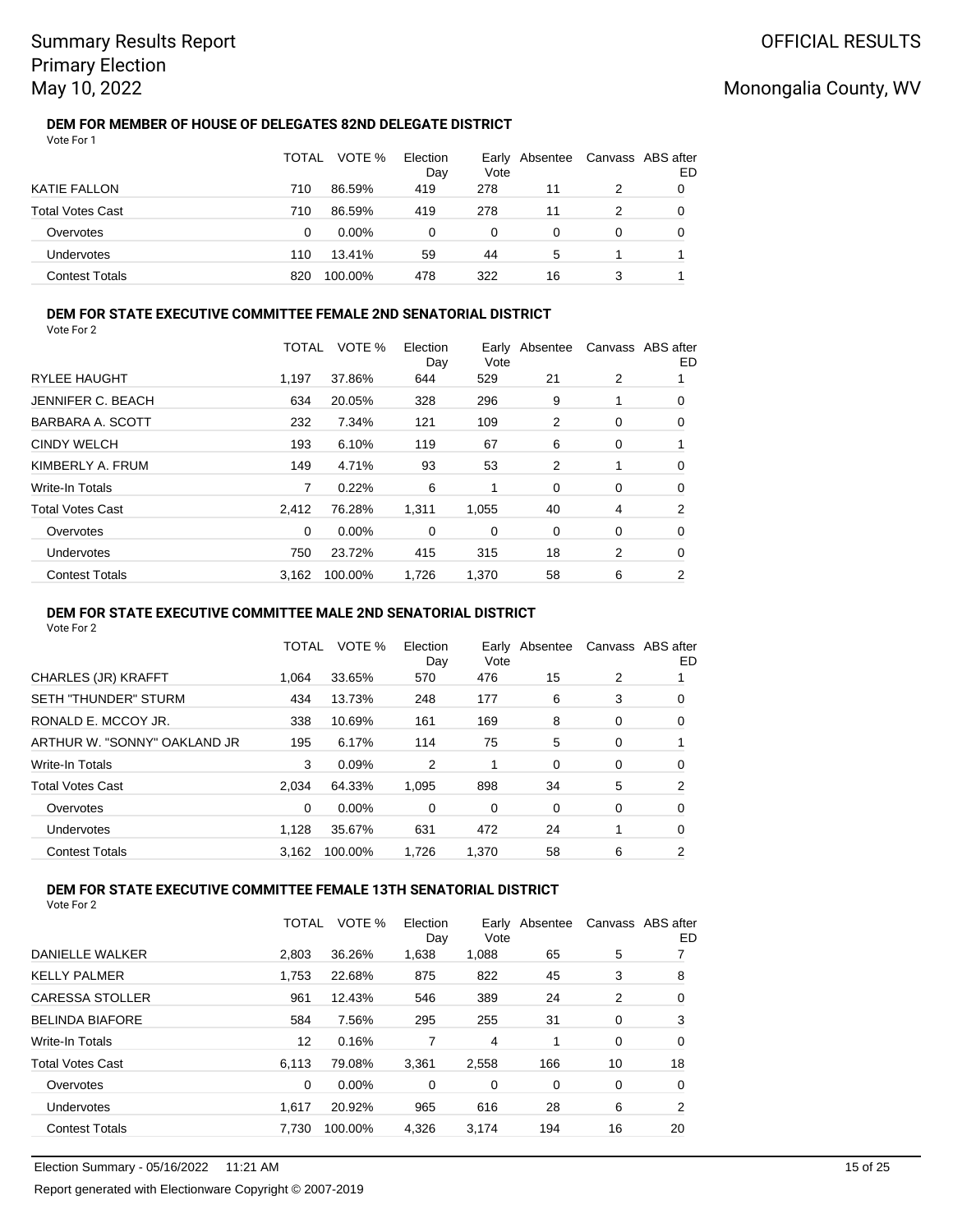### **DEM FOR STATE EXECUTIVE COMMITTEE MALE 13TH SENATORIAL DISTRICT** Vote For 2

|                         | TOTAL | VOTE %   | Election<br>Dav | Early<br>Vote | Absentee |    | Canvass ABS after<br>ED |
|-------------------------|-------|----------|-----------------|---------------|----------|----|-------------------------|
| <b>MARK A. MUSICK</b>   | 2.789 | 36.08%   | 1,498           | 1,212         | 66       | 5  | 8                       |
| SHANE ASSADZANDI        | 1.715 | 22.19%   | 986             | 679           | 43       | 3  | 4                       |
| <b>JOEY GARCIA</b>      | 920   | 11.90%   | 492             | 390           | 35       | 0  | 3                       |
| <b>Write-In Totals</b>  |       | 0.09%    | 4               | 2             |          | 0  | 0                       |
| <b>Total Votes Cast</b> | 5.431 | 70.26%   | 2,980           | 2.283         | 145      | 8  | 15                      |
| Overvotes               | 0     | $0.00\%$ | 0               | 0             | 0        | 0  | 0                       |
| Undervotes              | 2,299 | 29.74%   | 1,346           | 891           | 49       | 8  | 5                       |
| <b>Contest Totals</b>   | 7.730 | 100.00%  | 4,326           | 3.174         | 194      | 16 | 20                      |

## **DEM FOR CIRCUIT CLERK**

Vote For 1

|                         | TOTAL | VOTE %   | Election<br>Dav | Vote     | Early Absentee |    | Canvass ABS after<br>ED |
|-------------------------|-------|----------|-----------------|----------|----------------|----|-------------------------|
| <b>DONNA HIDOCK</b>     | 4.273 | 78.46%   | 2.383           | 1.773    | 101            | 8  | 8                       |
| <b>Total Votes Cast</b> | 4.273 | 78.46%   | 2.383           | 1.773    | 101            | 8  | 8                       |
| Overvotes               | 0     | $0.00\%$ | 0               | $\Omega$ |                |    |                         |
| <b>Undervotes</b>       | 1.173 | 21.54%   | 643             | 499      | 25             |    |                         |
| <b>Contest Totals</b>   | 5.446 | 100.00%  | 3.026           | 2.272    | 126            | 11 | 11                      |

## **DEM FOR COUNTY COMMISSIONER**

| Vote For 1 |  |
|------------|--|
|------------|--|

|                       | <b>TOTAL</b> | VOTE %   | Election<br>Day | Vote  | Early Absentee |    | Canvass ABS after<br>ED |
|-----------------------|--------------|----------|-----------------|-------|----------------|----|-------------------------|
| BOB BEACH             | 4.557        | 83.68%   | 2.552           | 1.889 | 100            |    | 9                       |
| Total Votes Cast      | 4.557        | 83.68%   | 2.552           | 1.889 | 100            |    | 9                       |
| Overvotes             |              | $0.00\%$ | 0               | 0     |                |    |                         |
| Undervotes            | 889          | 16.32%   | 474             | 383   | 26             | 4  |                         |
| <b>Contest Totals</b> | 5.446        | 100.00%  | 3.026           | 2.272 | 126            | 11 | 11                      |

## **DEM FOR COUNTY CLERK**

Vote For 1

|                       | <b>TOTAL</b> | VOTE %   | Election<br>Day | Vote  | Early Absentee |    | Canvass ABS after<br>ED |
|-----------------------|--------------|----------|-----------------|-------|----------------|----|-------------------------|
| CARYE L. BLANEY       | 4.604        | 84.54%   | 2.513           | 1.963 | 109            | 9  | 10                      |
| Total Votes Cast      | 4.604        | 84.54%   | 2.513           | 1.963 | 109            | 9  | 10                      |
| Overvotes             | 0            | $0.00\%$ |                 | 0     |                | 0  |                         |
| <b>Undervotes</b>     | 842          | 15.46%   | 513             | 309   | 17             |    |                         |
| <b>Contest Totals</b> | 5.446        | 100.00%  | 3,026           | 2.272 | 126            | 11 | 11                      |

## **DEM FOR CONGRESSIONAL DISTRICT EXECUTIVE COMMITTEE DIST 2 FEMALE**

|                         | TOTAL | VOTE %   | Election<br>Day | Earlv<br>Vote | Absentee |    | Canvass ABS after<br>ED |
|-------------------------|-------|----------|-----------------|---------------|----------|----|-------------------------|
| <b>RYLEE HAUGHT</b>     | 4.051 | 74.38%   | 2,286           | 1,652         | 99       | 6  | 8                       |
| Write-In Totals         | 9     | 0.17%    | 6               | 3             | 0        | 0  | 0                       |
| <b>Total Votes Cast</b> | 4.060 | 74.55%   | 2,292           | 1,655         | 99       | 6  | 8                       |
| Overvotes               | 0     | $0.00\%$ | 0               | 0             | 0        | 0  | 0                       |
| Undervotes              | 1.386 | 25.45%   | 734             | 617           | 27       | 5  | 3                       |
| <b>Contest Totals</b>   | 5.446 | 100.00%  | 3,026           | 2.272         | 126      | 11 | 11                      |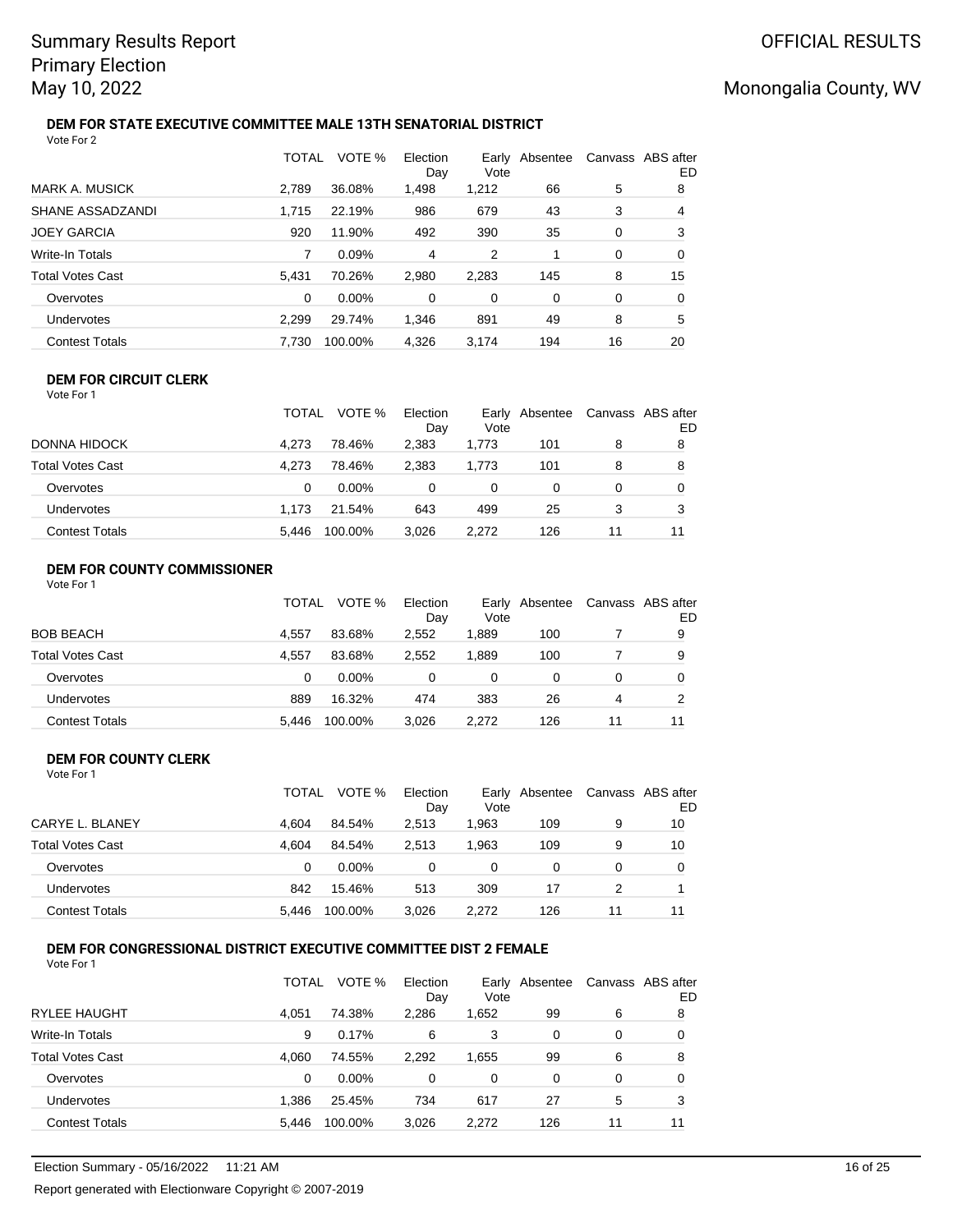### **DEM FOR CONGRESSIONAL DISTRICT EXECUTIVE COMMITTEE DIST 2 MALE** Vote For 1

|                         | TOTAL | VOTE %  | Election<br>Day | Earlv<br>Vote | Absentee |    | Canvass ABS after<br>ED |
|-------------------------|-------|---------|-----------------|---------------|----------|----|-------------------------|
| SHANE ASSADZANDI        | 3.103 | 56.98%  | 1,776           | 1,251         | 66       |    | 3                       |
| CHARLES (JR) KRAFFT     | 1.167 | 21.43%  | 593             | 530           | 38       |    | 5                       |
| Write-In Totals         | 3     | 0.06%   | 2               | 1             | 0        | 0  | 0                       |
| <b>Total Votes Cast</b> | 4.273 | 78.46%  | 2.371           | 1.782         | 104      | 8  | 8                       |
| Overvotes               | 0     | 0.00%   | 0               | 0             | 0        | 0  | 0                       |
| Undervotes              | 1.173 | 21.54%  | 655             | 490           | 22       | 3  | 3                       |
| <b>Contest Totals</b>   | 5.446 | 100.00% | 3.026           | 2.272         | 126      | 11 | 11                      |

#### **DEM FOR SENATORIAL EXECUTIVE COMMITTEE FEMALE 2ND SENATORIAL DISTRICT** Vote For 1

|                         | TOTAL | VOTE %   | Election<br>Day | Vote     | Early Absentee |   | Canvass ABS after<br>ED |
|-------------------------|-------|----------|-----------------|----------|----------------|---|-------------------------|
| <b>RYLEE HAUGHT</b>     | 1.198 | 75.77%   | 662             | 511      | 22             | 3 |                         |
| Write-In Totals         | 2     | 0.13%    | 2               | $\Omega$ | 0              | 0 |                         |
| <b>Total Votes Cast</b> | 1.200 | 75.90%   | 664             | 511      | 22             | 3 |                         |
| Overvotes               | 0     | $0.00\%$ | 0               | 0        | 0              | 0 |                         |
| Undervotes              | 381   | 24.10%   | 199             | 174      |                | 0 |                         |
| <b>Contest Totals</b>   | 1.581 | 100.00%  | 863             | 685      | 29             | 3 |                         |

## **DEM FOR SENATORIAL EXECUTIVE COMMITTEE MALE 2ND SENATORIAL DISTRICT**

| Vote For 1              |          |          |                 |          |                |   |                         |
|-------------------------|----------|----------|-----------------|----------|----------------|---|-------------------------|
|                         | TOTAL    | VOTE %   | Election<br>Day | Vote     | Early Absentee |   | Canvass ABS after<br>ED |
| CHARLES (JR) KRAFFT     | 1.116    | 70.59%   | 607             | 486      | 21             | 2 | 0                       |
| <b>Write-In Totals</b>  | 2        | 0.13%    | 2               | $\Omega$ | 0              | 0 | 0                       |
| <b>Total Votes Cast</b> | 1.118    | 70.71%   | 609             | 486      | 21             | 2 | 0                       |
| Overvotes               | $\Omega$ | $0.00\%$ | 0               | $\Omega$ | 0              | 0 | 0                       |
| <b>Undervotes</b>       | 463      | 29.29%   | 254             | 199      | 8              |   |                         |
| <b>Contest Totals</b>   | 1.581    | 100.00%  | 863             | 685      | 29             | 3 |                         |

### **DEM FOR SENATORIAL EXECUTIVE COMMITTEE FEMALE 13TH SENATORIAL DISTRICT** Vote For 1

|                         | TOTAL | VOTE %  | Election<br>Day | Earlv<br>Vote | Absentee |   | Canvass ABS after<br>ED |
|-------------------------|-------|---------|-----------------|---------------|----------|---|-------------------------|
| NO CANDIDATE(S) FILED   | 0     | 0.00%   | 0               | 0             | 0        | 0 | 0                       |
| Write-In Totals         | 54    | 1.40%   | 33              | 20            |          | 0 | 0                       |
| <b>Total Votes Cast</b> | 54    | 1.40%   | 33              | 20            |          | 0 | 0                       |
| Overvotes               | 0     | 0.00%   | 0               | 0             | 0        | 0 | 0                       |
| Undervotes              | 3.811 | 98.60%  | 2,130           | 1,567         | 96       | 8 | 10                      |
| <b>Contest Totals</b>   | 3,865 | 100.00% | 2,163           | 1,587         | 97       | 8 | 10                      |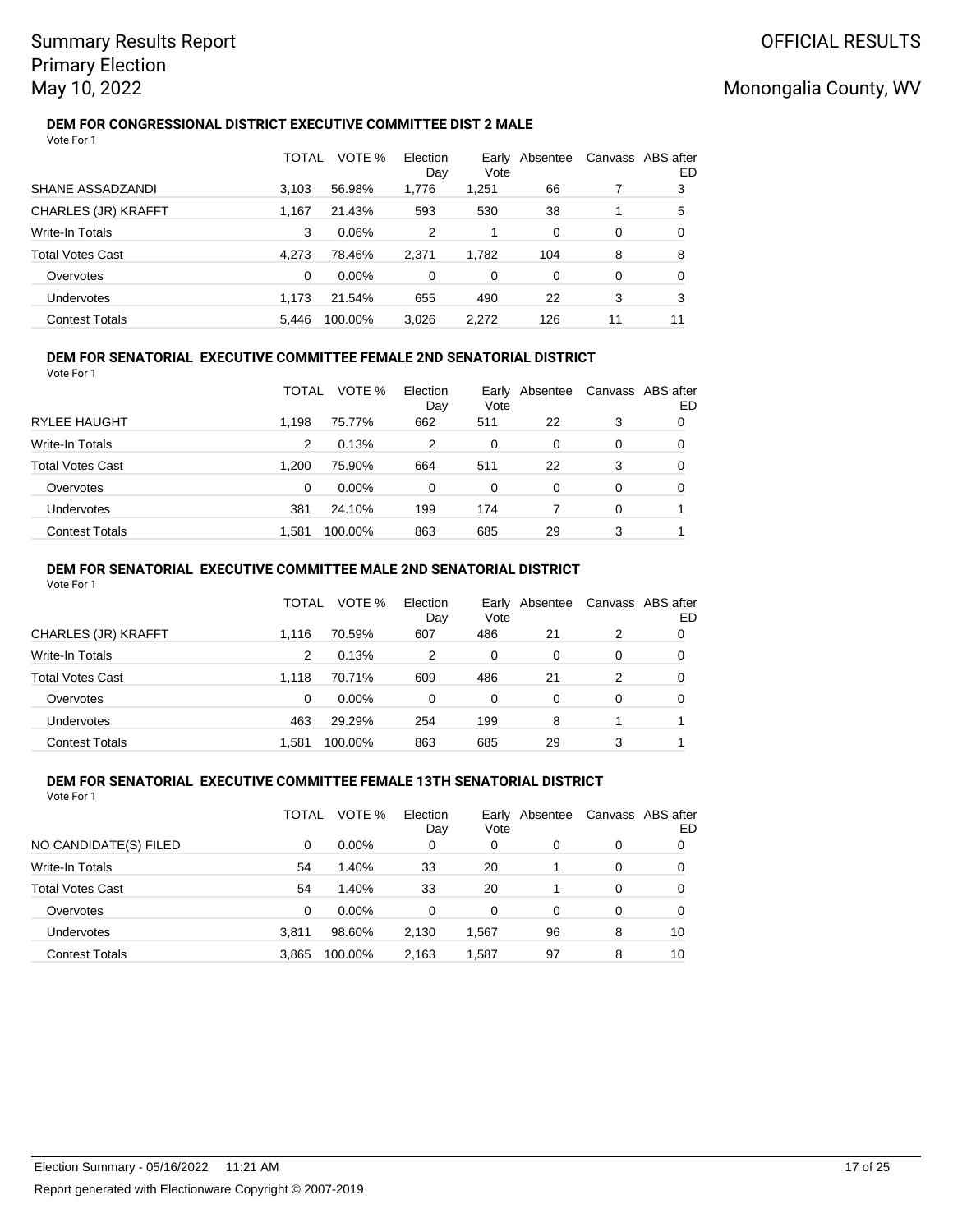### **DEM FOR SENATORIAL EXECUTIVE COMMITTEE MALE 13TH SENATORIAL DISTRICT** Vote For 1

|                         | <b>TOTAL</b> | VOTE %   | Election<br>Day | Vote  | Early Absentee |   | Canvass ABS after<br>ED |
|-------------------------|--------------|----------|-----------------|-------|----------------|---|-------------------------|
| SHANE ASSADZANDI        | 2.676        | 69.24%   | 1,521           | 1,076 | 69             | 3 |                         |
| <b>Write-In Totals</b>  | 10           | 0.26%    | 6               | 4     | 0              | 0 | 0                       |
| <b>Total Votes Cast</b> | 2.686        | 69.50%   | 1.527           | 1.080 | 69             | 3 |                         |
| Overvotes               | 0            | $0.00\%$ | 0               | 0     | 0              | 0 | 0                       |
| Undervotes              | 1.179        | 30.50%   | 636             | 507   | 28             | 5 | 3                       |
| <b>Contest Totals</b>   | 3.865        | 100.00%  | 2.163           | 1.587 | 97             | 8 | 10                      |

### **DEM FOR DELEGATE DISTRICT EXECUTIVE COMMITTEE FEMALE 77TH DELEGATE DISTRICT** Vote For 1

|                         | TOTAL | VOTE %   | Election<br>Day | Early<br>Vote | Absentee |   | Canvass ABS after<br>ED |
|-------------------------|-------|----------|-----------------|---------------|----------|---|-------------------------|
| NO CANDIDATE(S) FILED   | 0     | $0.00\%$ | 0               | 0             | 0        | 0 | 0                       |
| <b>Write-In Totals</b>  | 4     | 0.45%    | 0               | 4             | 0        | 0 | 0                       |
| <b>Total Votes Cast</b> | 4     | 0.45%    | 0               | 4             | 0        | 0 | 0                       |
| Overvotes               | 0     | $0.00\%$ | 0               | 0             | 0        | 0 | 0                       |
| Undervotes              | 881   | 99.55%   | 450             | 413           | 17       |   | 0                       |
| <b>Contest Totals</b>   | 885   | 100.00%  | 450             | 417           | 17       |   |                         |

### **DEM FOR DELEGATE DISTRICT EXECUTIVE COMMITTEE MALE 77TH DELEGATE DISTRICT** Vote For 1

|                         | TOTAL | VOTE %   | Election<br>Day | Vote | Early Absentee |   | Canvass ABS after<br>ED |
|-------------------------|-------|----------|-----------------|------|----------------|---|-------------------------|
| CHARLES (JR) KRAFFT     | 598   | 67.57%   | 316             | 272  | 10             | 0 | O                       |
| Write-In Totals         | 0     | $0.00\%$ | 0               | 0    | 0              | 0 | O                       |
| <b>Total Votes Cast</b> | 598   | 67.57%   | 316             | 272  | 10             | 0 | O                       |
| Overvotes               | 0     | $0.00\%$ | 0               | 0    | 0              | 0 | O                       |
| Undervotes              | 287   | 32.43%   | 134             | 145  |                |   | 0                       |
| <b>Contest Totals</b>   | 885   | 100.00%  | 450             | 417  | 17             |   |                         |

#### **DEM FOR COUNTY EXECUTIVE COMMITTEE DISTRICT - FEMALE COMMITTEE DISTRICT 1** Vote For 1

|                         | TOTAL | VOTE %   | Election<br>Day | Vote | Early Absentee | Canvass ABS after | ED |
|-------------------------|-------|----------|-----------------|------|----------------|-------------------|----|
| <b>SARA RUFF</b>        | 76    | 73.08%   | 61              | 15   | 0              | 0                 |    |
| <b>Write-In Totals</b>  | 0     | $0.00\%$ | 0               | 0    | 0              | 0                 |    |
| <b>Total Votes Cast</b> | 76    | 73.08%   | 61              | 15   | 0              | 0                 |    |
| Overvotes               | 0     | 0.00%    | $\Omega$        | 0    | 0              | 0                 | 0  |
| Undervotes              | 28    | 26.92%   | 18              | 10   | 0              | 0                 | 0  |
| <b>Contest Totals</b>   | 104   | 100.00%  | 79              | 25   | 0              | 0                 |    |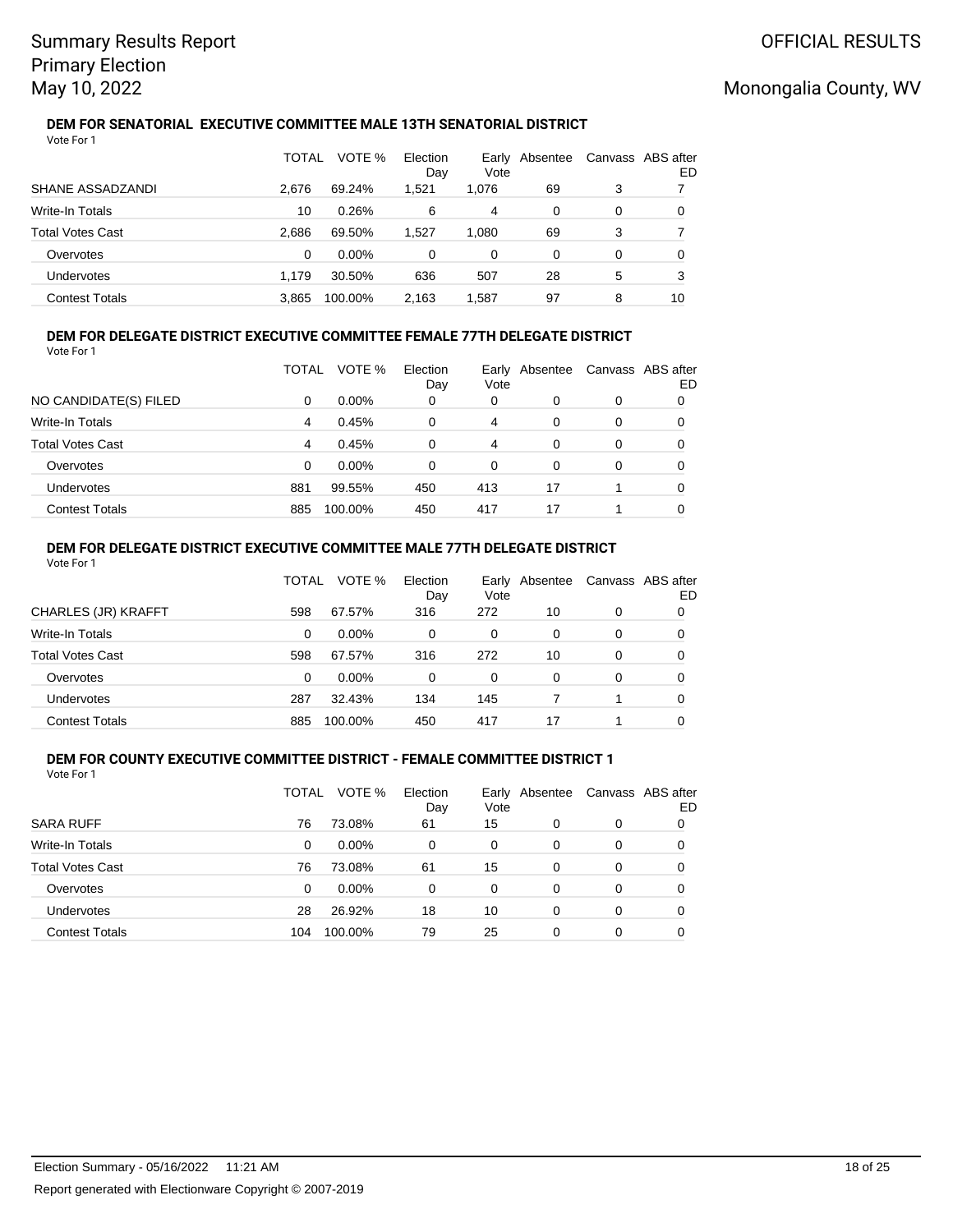### **DEM FOR COUNTY EXECUTIVE COMMITTEE DISTRICT - MALE COMMITTEE DISTRICT 1** Vote For 1

|                         | TOTAL | VOTE %   | Election<br>Day | Vote | Early Absentee | Canvass ABS after | ED |
|-------------------------|-------|----------|-----------------|------|----------------|-------------------|----|
| NO CANDIDATE(S) FILED   | 0     | $0.00\%$ | 0               | 0    |                | 0                 |    |
| Write-In Totals         |       | 0.96%    |                 | 0    | 0              | 0                 |    |
| <b>Total Votes Cast</b> |       | 0.96%    |                 | 0    | 0              | 0                 |    |
| Overvotes               | 0     | $0.00\%$ | 0               | 0    | 0              | 0                 |    |
| Undervotes              | 103   | 99.04%   | 78              | 25   | $\Omega$       | 0                 |    |
| <b>Contest Totals</b>   | 104   | 100.00%  | 79              | 25   |                |                   |    |

### **DEM FOR COUNTY EXECUTIVE COMMITTEE DISTRICT - FEMALE COMMITTEE DISTRICT 2** Vote For 1

|                         | TOTAL | VOTE %   | Election<br>Day | Early<br>Vote | Absentee |   | Canvass ABS after<br>ED |
|-------------------------|-------|----------|-----------------|---------------|----------|---|-------------------------|
| NO CANDIDATE(S) FILED   | 0     | $0.00\%$ | 0               | 0             | 0        | 0 |                         |
| Write-In Totals         | 0     | $0.00\%$ | 0               | 0             | 0        | 0 | O                       |
| <b>Total Votes Cast</b> | 0     | $0.00\%$ | $\Omega$        | 0             | 0        | 0 | O                       |
| Overvotes               | 0     | $0.00\%$ | 0               | 0             | 0        | 0 | O                       |
| <b>Undervotes</b>       | 231   | 100.00%  | 121             | 104           | 5        |   | 0                       |
| <b>Contest Totals</b>   | 231   | 100.00%  | 121             | 104           | 5        |   |                         |

### **DEM FOR COUNTY EXECUTIVE COMMITTEE DISTRICT - MALE COMMITTEE DISTRICT 2** Vote For 1

|                         | TOTAL    | VOTE %   | Election<br>Day | Vote | Early Absentee |   | Canvass ABS after<br>ED |
|-------------------------|----------|----------|-----------------|------|----------------|---|-------------------------|
| NO CANDIDATE(S) FILED   | 0        | $0.00\%$ | 0               | 0    | 0              | 0 |                         |
| Write-In Totals         | 2        | 0.87%    | 2               | 0    | 0              | 0 |                         |
| <b>Total Votes Cast</b> | 2        | 0.87%    | 2               | 0    | $\Omega$       | 0 | 0                       |
| Overvotes               | $\Omega$ | $0.00\%$ | 0               | 0    | 0              | 0 | 0                       |
| Undervotes              | 229      | 99.13%   | 119             | 104  | 5              |   | 0                       |
| <b>Contest Totals</b>   | 231      | 100.00%  | 121             | 104  | 5              |   |                         |

#### **DEM FOR COUNTY EXECUTIVE COMMITTEE DISTRICT - FEMALE COMMITTEE DISTRICT 3** Vote For 1

|                            | TOTAL | VOTE %   | Election<br>Day | Early<br>Vote | Absentee |          | Canvass ABS after<br>ED |
|----------------------------|-------|----------|-----------------|---------------|----------|----------|-------------------------|
| BARBARA MILTENBERGER GREEN | 469   | 67.29%   | 303             | 157           | 8        | 0        |                         |
| Write-In Totals            | 0     | $0.00\%$ | 0               | 0             | 0        | 0        | O                       |
| <b>Total Votes Cast</b>    | 469   | 67.29%   | 303             | 157           | 8        | 0        |                         |
| Overvotes                  | 0     | 0.00%    | 0               | 0             | 0        | 0        | 0                       |
| Undervotes                 | 228   | 32.71%   | 155             | 71            |          | 0        |                         |
| <b>Contest Totals</b>      | 697   | 100.00%  | 458             | 228           | 9        | $\Omega$ | ົ                       |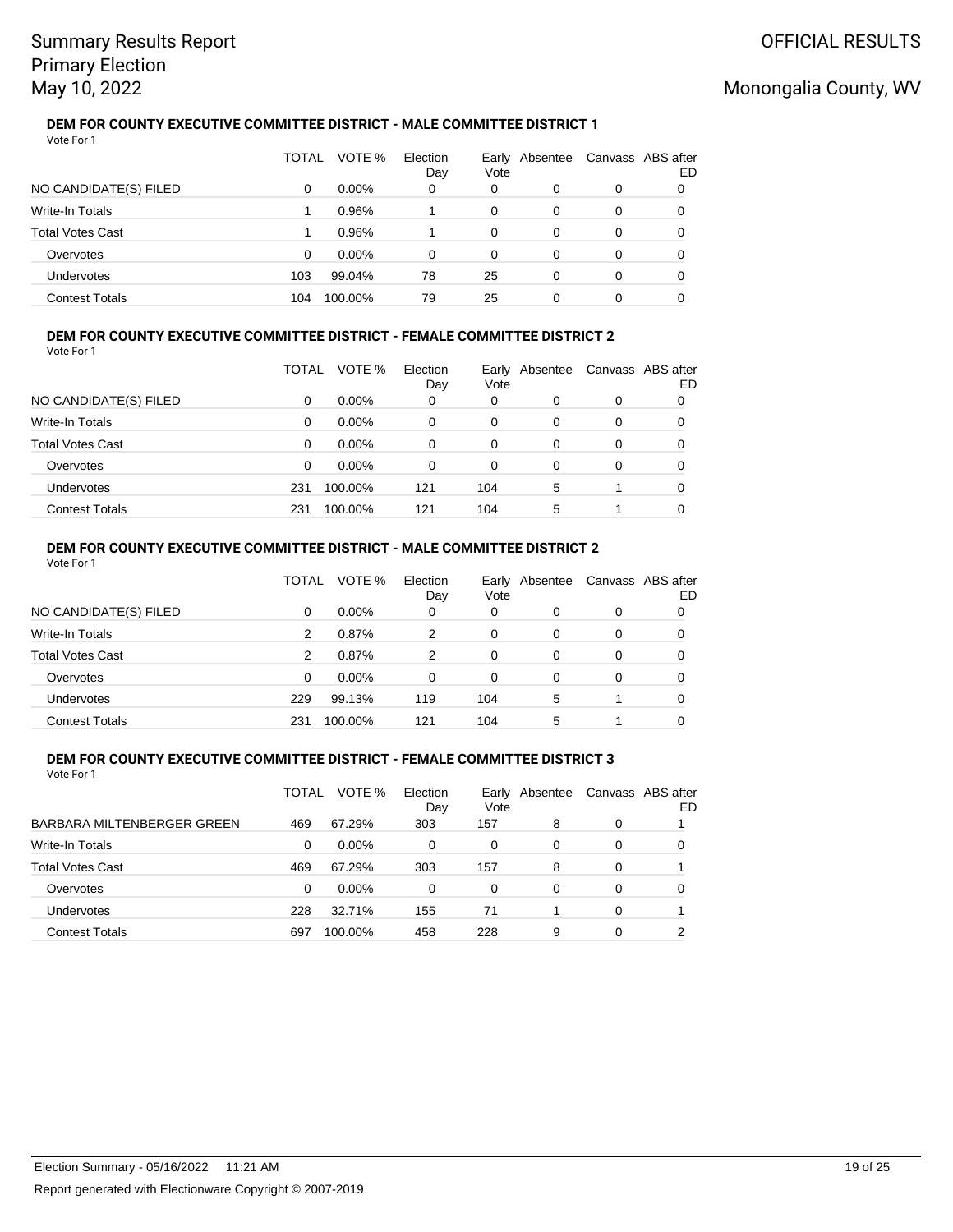### **DEM FOR COUNTY EXECUTIVE COMMITTEE DISTRICT - MALE COMMITTEE DISTRICT 3** Vote For 1

|                         | TOTAL | VOTE %   | Election<br>Day | Vote | Early Absentee |   | Canvass ABS after<br>ED |
|-------------------------|-------|----------|-----------------|------|----------------|---|-------------------------|
| DADY DADYBURJOR         | 431   | 61.84%   | 273             | 148  | 8              | 0 | 2                       |
| Write-In Totals         |       | 0.14%    |                 | 0    | 0              | 0 | 0                       |
| <b>Total Votes Cast</b> | 432   | 61.98%   | 274             | 148  | 8              | 0 | 2                       |
| Overvotes               | 0     | $0.00\%$ | 0               | 0    | 0              | 0 |                         |
| Undervotes              | 265   | 38.02%   | 184             | 80   |                | 0 | 0                       |
| <b>Contest Totals</b>   | 697   | 100.00%  | 458             | 228  | 9              | 0 |                         |

### **DEM FOR COUNTY EXECUTIVE COMMITTEE DISTRICT - FEMALE COMMITTEE DISTRICT 4** Vote For 1

|                         | TOTAL | VOTE %   | Election<br>Day | Early<br>Vote | Absentee |   | Canvass ABS after<br>ED |
|-------------------------|-------|----------|-----------------|---------------|----------|---|-------------------------|
| CARESSA STOLLER         | 746   | 67.57%   | 407             | 311           | 24       | 2 | 2                       |
| Write-In Totals         | 0     | $0.00\%$ | $\Omega$        | 0             | $\Omega$ | 0 | 0                       |
| <b>Total Votes Cast</b> | 746   | 67.57%   | 407             | 311           | 24       | 2 | 2                       |
| Overvotes               | 0     | $0.00\%$ | 0               | 0             | 0        | 0 | O                       |
| Undervotes              | 358   | 32.43%   | 185             | 164           | 6        |   | 2                       |
| <b>Contest Totals</b>   | 1.104 | 100.00%  | 592             | 475           | 30       | 3 | 4                       |

### **DEM FOR COUNTY EXECUTIVE COMMITTEE DISTRICT - MALE COMMITTEE DISTRICT 4** Vote For 1

|                         | TOTAL | VOTE %   | Election<br>Day | Earlv<br>Vote | Absentee |   | Canvass ABS after<br>ED |
|-------------------------|-------|----------|-----------------|---------------|----------|---|-------------------------|
| CHRISTOPHER J. BENISON  | 737   | 66.76%   | 403             | 306           | 24       | 2 | 2                       |
| <b>Write-In Totals</b>  |       | 0.09%    |                 | $\Omega$      | 0        | 0 |                         |
| <b>Total Votes Cast</b> | 738   | 66.85%   | 404             | 306           | 24       | 2 | 2                       |
| Overvotes               | 0     | $0.00\%$ | 0               | 0             | 0        | 0 | 0                       |
| Undervotes              | 366   | 33.15%   | 188             | 169           | 6        |   | າ                       |
| <b>Contest Totals</b>   | 1.104 | 100.00%  | 592             | 475           | 30       | 3 |                         |

#### **DEM FOR COUNTY EXECUTIVE COMMITTEE DISTRICT - FEMALE COMMITTEE DISTRICT 5** Vote For 1

|                         | TOTAL | VOTE %   | Election<br>Day | Vote | Early Absentee |   | Canvass ABS after<br>ED |
|-------------------------|-------|----------|-----------------|------|----------------|---|-------------------------|
| NO CANDIDATE(S) FILED   | 0     | $0.00\%$ | 0               | 0    | 0              | 0 |                         |
| <b>Write-In Totals</b>  |       | 0.66%    |                 | 0    | 0              | 0 |                         |
| <b>Total Votes Cast</b> |       | 0.66%    |                 | 0    | 0              | 0 |                         |
| Overvotes               | 0     | 0.00%    | 0               | 0    | 0              | 0 |                         |
| <b>Undervotes</b>       | 150   | 99.34%   | 73              | 48   | 28             | 0 |                         |
| <b>Contest Totals</b>   | 151   | 100.00%  | 74              | 48   | 28             | 0 |                         |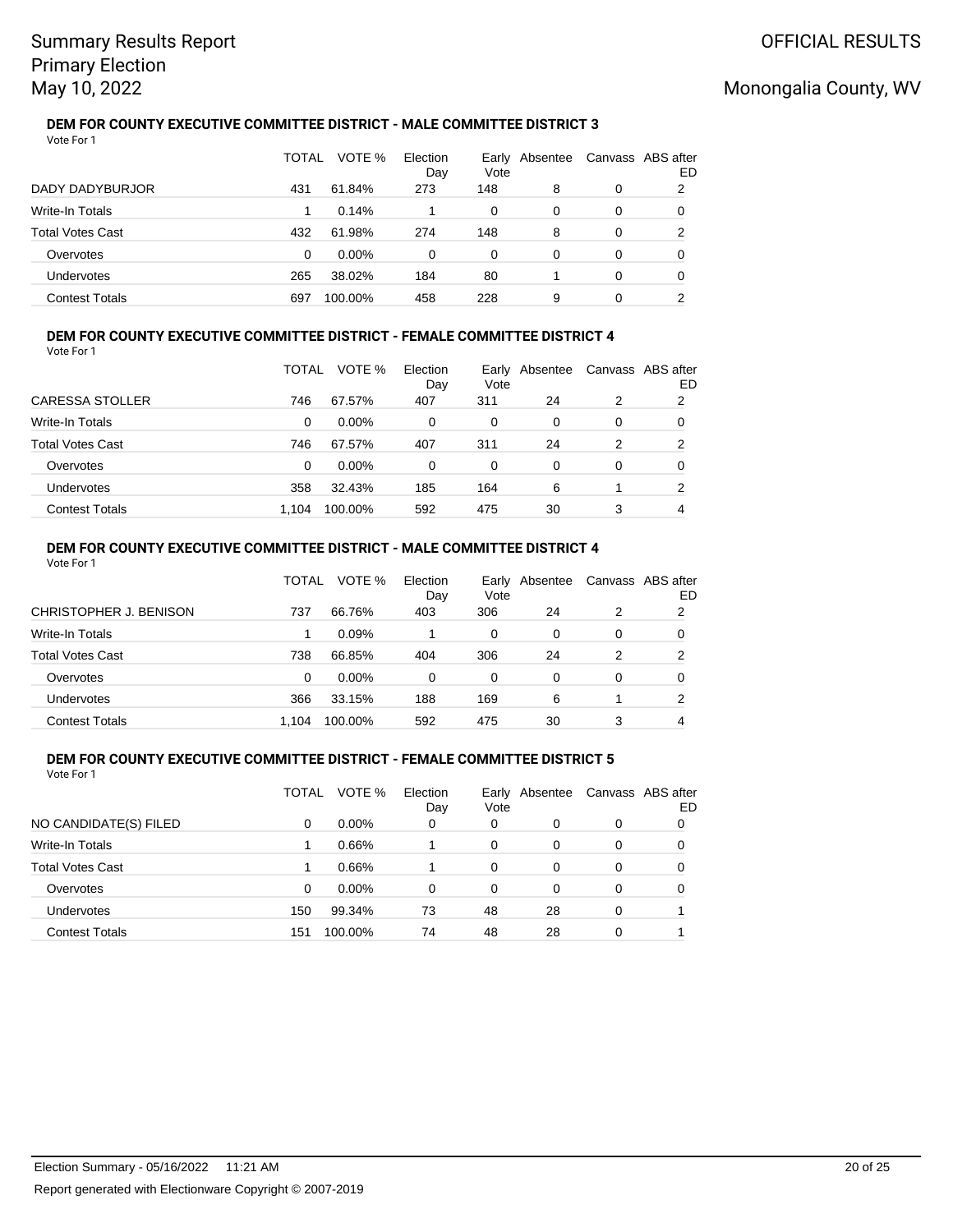### **DEM FOR COUNTY EXECUTIVE COMMITTEE DISTRICT - MALE COMMITTEE DISTRICT 5** Vote For 1

|                         | TOTAL | VOTE %   | Election<br>Day | Vote | Early Absentee |   | Canvass ABS after<br>ED |
|-------------------------|-------|----------|-----------------|------|----------------|---|-------------------------|
| NO CANDIDATE(S) FILED   | 0     | $0.00\%$ | 0               | 0    | 0              | 0 |                         |
| Write-In Totals         |       | 0.66%    |                 | 0    | 0              | 0 |                         |
| <b>Total Votes Cast</b> |       | 0.66%    |                 | 0    | 0              | 0 |                         |
| Overvotes               | 0     | $0.00\%$ | 0               | 0    | 0              | 0 |                         |
| Undervotes              | 150   | 99.34%   | 73              | 48   | 28             | 0 |                         |
| <b>Contest Totals</b>   | 151   | 100.00%  | 74              | 48   | 28             |   |                         |

### **DEM FOR COUNTY EXECUTIVE COMMITTEE DISTRICT - FEMALE COMMITTEE DISTRICT 6** Vote For 1

|                         | TOTAL | VOTE %   | Election<br>Day | Vote | Early Absentee | Canvass ABS after | ED |
|-------------------------|-------|----------|-----------------|------|----------------|-------------------|----|
| NO CANDIDATE(S) FILED   | 0     | $0.00\%$ | 0               | 0    | 0              | 0                 | 0  |
| <b>Write-In Totals</b>  | 3     | 0.83%    |                 | 2    | 0              | 0                 | 0  |
| <b>Total Votes Cast</b> | 3     | 0.83%    |                 | 2    | 0              | 0                 | 0  |
| Overvotes               | 0     | $0.00\%$ | 0               | 0    | 0              | 0                 | 0  |
| Undervotes              | 357   | 99.17%   | 189             | 167  |                | 0                 | 0  |
| <b>Contest Totals</b>   | 360   | 100.00%  | 190             | 169  |                | 0                 |    |

### **DEM FOR COUNTY EXECUTIVE COMMITTEE DISTRICT - MALE COMMITTEE DISTRICT 6** Vote For 1

|                         | TOTAL | VOTE %   | Election<br>Day | Early<br>Vote | Absentee |   | Canvass ABS after<br>ED |
|-------------------------|-------|----------|-----------------|---------------|----------|---|-------------------------|
| NO CANDIDATE(S) FILED   | 0     | $0.00\%$ | 0               | 0             | 0        | 0 |                         |
| Write-In Totals         | 2     | 0.56%    |                 |               | 0        | 0 |                         |
| <b>Total Votes Cast</b> | 2     | 0.56%    |                 |               | 0        | 0 |                         |
| Overvotes               | 0     | $0.00\%$ | 0               | 0             | 0        | 0 | O                       |
| Undervotes              | 358   | 99.44%   | 189             | 168           |          | 0 | O                       |
| <b>Contest Totals</b>   | 360   | 100.00%  | 190             | 169           |          | 0 |                         |

#### **DEM FOR COUNTY EXECUTIVE COMMITTEE DISTRICT - FEMALE COMMITTEE DISTRICT 7** Vote For 1

|                         | TOTAL | VOTE %   | Election<br>Day | Vote | Early Absentee |   | Canvass ABS after<br>ED |
|-------------------------|-------|----------|-----------------|------|----------------|---|-------------------------|
| LYNDA GOLDBERG          | 189   | 78.42%   | 107             | 79   | 3              | 0 |                         |
| <b>Write-In Totals</b>  | 0     | $0.00\%$ | $\Omega$        | 0    | 0              | 0 |                         |
| <b>Total Votes Cast</b> | 189   | 78.42%   | 107             | 79   | 3              | 0 |                         |
| Overvotes               | 0     | $0.00\%$ | $\Omega$        | 0    | 0              | 0 | 0                       |
| Undervotes              | 52    | 21.58%   | 33              | 18   |                | 0 | 0                       |
| <b>Contest Totals</b>   | 241   | 100.00%  | 140             | 97   | 4              | 0 |                         |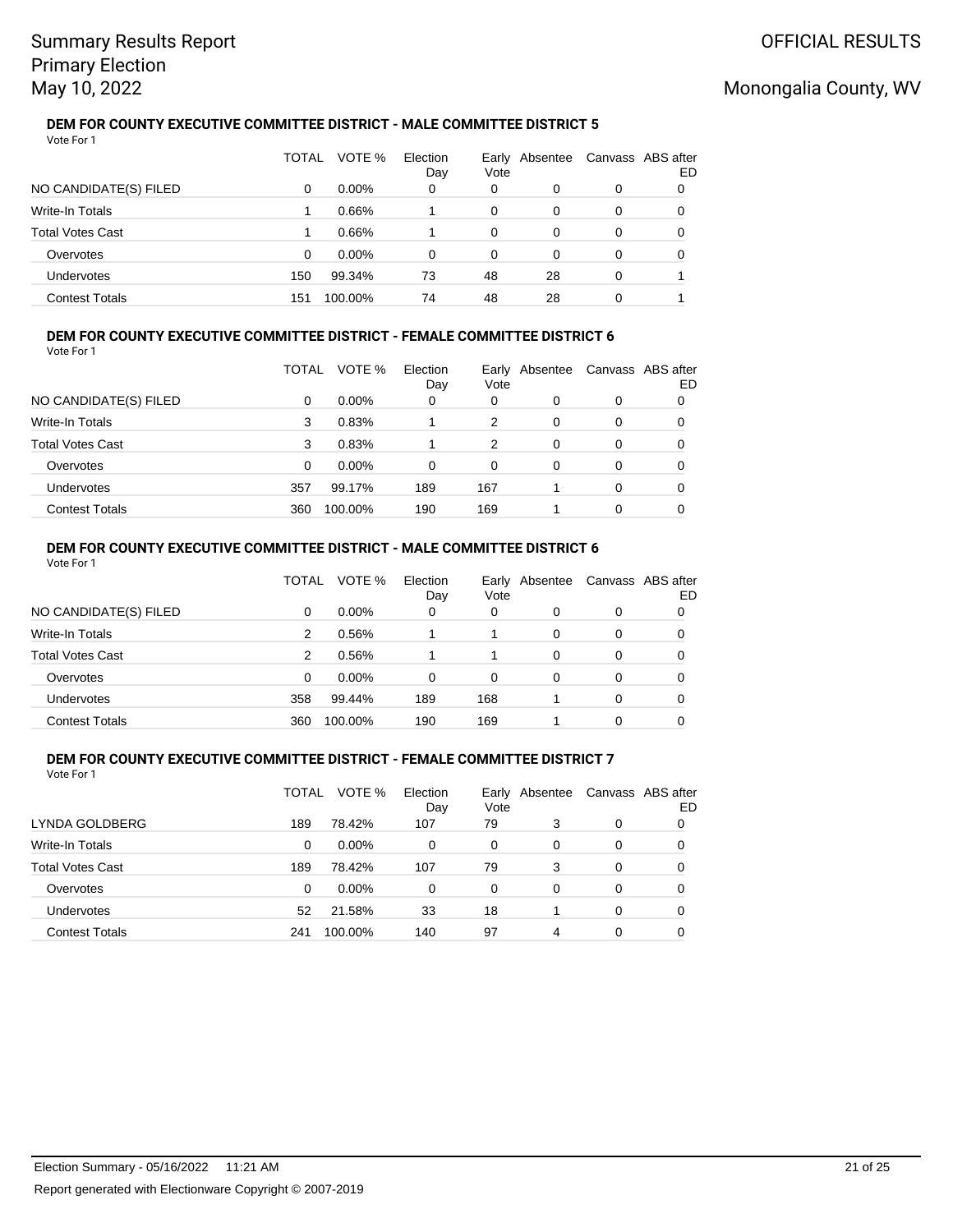### **DEM FOR COUNTY EXECUTIVE COMMITTEE DISTRICT - MALE COMMITTEE DISTRICT 7** Vote For 1

|                         | TOTAL | VOTE %   | Election<br>Day | Vote | Early Absentee | Canvass ABS after | ED |
|-------------------------|-------|----------|-----------------|------|----------------|-------------------|----|
| NO CANDIDATE(S) FILED   | 0     | $0.00\%$ | 0               | 0    | 0              | 0                 |    |
| Write-In Totals         | 3     | 1.24%    | 3               | 0    | 0              | 0                 |    |
| <b>Total Votes Cast</b> | 3     | 1.24%    | 3               | 0    | 0              | 0                 |    |
| Overvotes               | 0     | $0.00\%$ | 0               | 0    | 0              | 0                 |    |
| Undervotes              | 238   | 98.76%   | 137             | 97   | 4              | 0                 |    |
| <b>Contest Totals</b>   | 241   | 100.00%  | 140             | 97   | 4              |                   |    |

### **DEM FOR COUNTY EXECUTIVE COMMITTEE DISTRICT - FEMALE COMMITTEE DISTRICT 8** Vote For 1

|                         | TOTAL | VOTE %   | Election<br>Day | Vote | Early Absentee |   | Canvass ABS after<br>ED |
|-------------------------|-------|----------|-----------------|------|----------------|---|-------------------------|
| <b>LEANN WILLIAMS</b>   | 243   | 72.75%   | 135             | 102  | 5              | 0 |                         |
| Write-In Totals         | 2     | $0.60\%$ |                 | 0    |                | 0 |                         |
| <b>Total Votes Cast</b> | 245   | 73.35%   | 136             | 102  | 6              | 0 |                         |
| Overvotes               | 0     | $0.00\%$ | 0               | 0    | 0              | 0 |                         |
| Undervotes              | 89    | 26.65%   | 55              | 28   | 4              | 2 |                         |
| <b>Contest Totals</b>   | 334   | 100.00%  | 191             | 130  | 10             | 2 |                         |

### **DEM FOR COUNTY EXECUTIVE COMMITTEE DISTRICT - MALE COMMITTEE DISTRICT 8** Vote For 1

|                         | TOTAL | VOTE %   | Election<br>Day | Vote | Early Absentee |   | Canvass ABS after<br>ED |
|-------------------------|-------|----------|-----------------|------|----------------|---|-------------------------|
| <b>JAMIE BLAKE</b>      | 237   | 70.96%   | 132             | 99   | 5              | 0 |                         |
| Write-In Totals         | 0     | $0.00\%$ | 0               | 0    | 0              | 0 | 0                       |
| <b>Total Votes Cast</b> | 237   | 70.96%   | 132             | 99   | 5              | 0 |                         |
| Overvotes               | 0     | $0.00\%$ | 0               | 0    | 0              | 0 | 0                       |
| Undervotes              | 97    | 29.04%   | 59              | 31   | 5              | 2 | 0                       |
| <b>Contest Totals</b>   | 334   | 100.00%  | 191             | 130  | 10             | 2 |                         |

#### **DEM FOR COUNTY EXECUTIVE COMMITTEE DISTRICT - FEMALE COMMITTEE DISTRICT 9** Vote For 1

|                         | TOTAL | VOTE %  | Election<br>Day | Vote | Early Absentee | Canvass ABS after | ED |
|-------------------------|-------|---------|-----------------|------|----------------|-------------------|----|
| <b>MINDY SALANGO</b>    | 574   | 78.10%  | 330             | 233  | 9              | 2                 | O  |
| Write-In Totals         | 3     | 0.41%   | 3               | 0    | 0              | 0                 | 0  |
| <b>Total Votes Cast</b> | 577   | 78.50%  | 333             | 233  | 9              | 2                 | 0  |
| Overvotes               | 0     | 0.00%   | 0               | 0    | 0              | 0                 | 0  |
| Undervotes              | 158   | 21.50%  | 85              | 67   | 4              |                   |    |
| <b>Contest Totals</b>   | 735   | 100.00% | 418             | 300  | 13             | 3                 |    |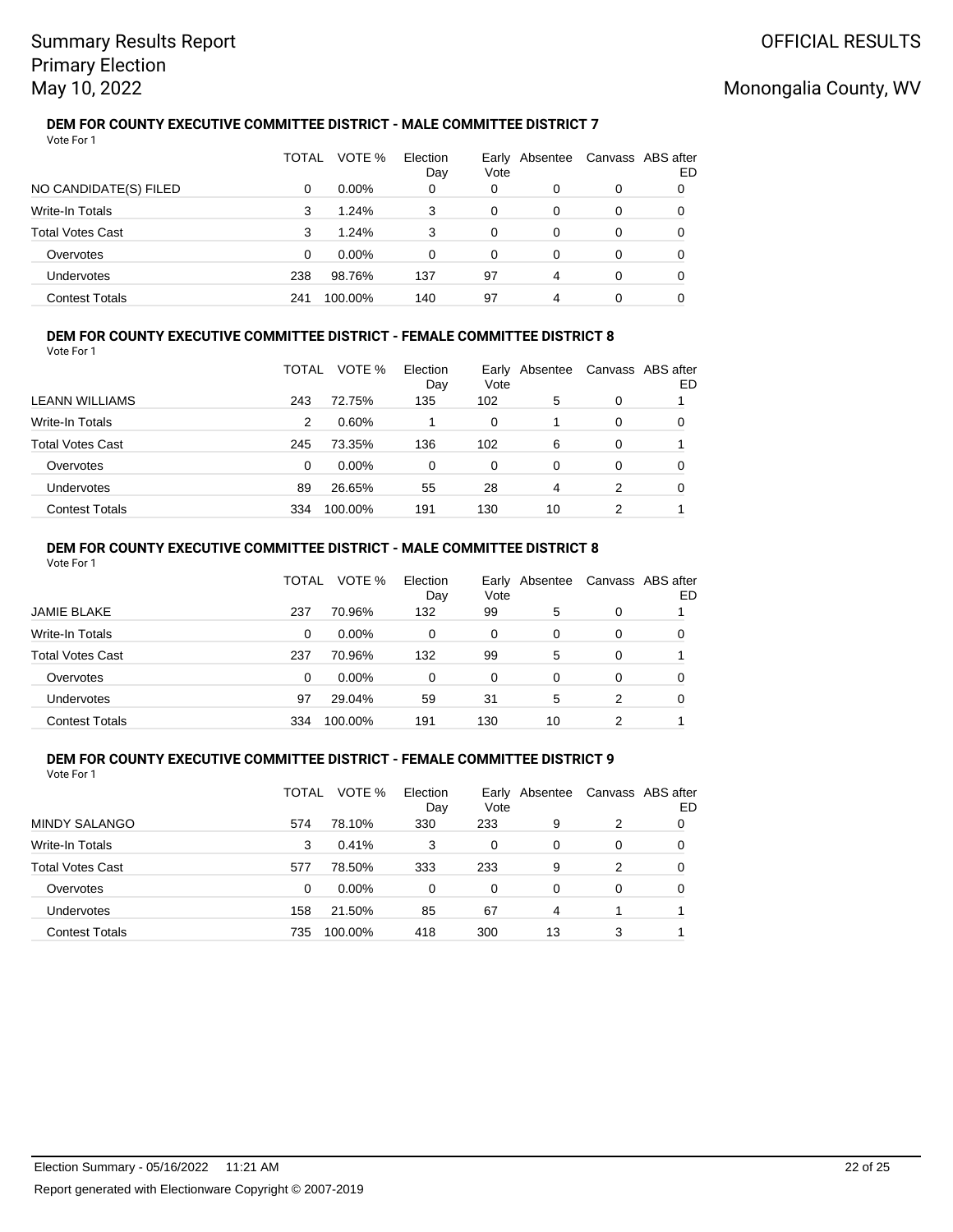### **DEM FOR COUNTY EXECUTIVE COMMITTEE DISTRICT - MALE COMMITTEE DISTRICT 9** Vote For 1

|                         | TOTAL | VOTE %   | Election<br>Day | Vote | Early Absentee |   | Canvass ABS after<br>ED |
|-------------------------|-------|----------|-----------------|------|----------------|---|-------------------------|
| PAUL HOLCOMB            | 558   | 75.92%   | 324             | 223  | 9              | 2 |                         |
| Write-In Totals         | 2     | 0.27%    | 2               | 0    | 0              | 0 |                         |
| <b>Total Votes Cast</b> | 560   | 76.19%   | 326             | 223  | 9              | 2 | 0                       |
| Overvotes               | 0     | $0.00\%$ | 0               | 0    | 0              | 0 | 0                       |
| Undervotes              | 175   | 23.81%   | 92              | 77   | 4              |   |                         |
| <b>Contest Totals</b>   | 735   | 100.00%  | 418             | 300  | 13             | 3 |                         |

### **DEM FOR COUNTY EXECUTIVE COMMITTEE DISTRICT - FEMALE COMMITTEE DISTRICT 10** Vote For 1

|                         | TOTAL | VOTE %   | Election<br>Day | Early<br>Vote | Absentee |   | Canvass ABS after<br>ED |
|-------------------------|-------|----------|-----------------|---------------|----------|---|-------------------------|
| <b>BECKY RODD</b>       | 426   | 78.45%   | 230             | 189           | 5        |   |                         |
| Write-In Totals         | 0     | $0.00\%$ | 0               | 0             | 0        | 0 | O                       |
| <b>Total Votes Cast</b> | 426   | 78.45%   | 230             | 189           | 5        |   |                         |
| Overvotes               | 0     | $0.00\%$ | 0               | 0             | $\Omega$ | 0 | 0                       |
| Undervotes              | 117   | 21.55%   | 60              | 53            | 3        | 0 |                         |
| <b>Contest Totals</b>   | 543   | 100.00%  | 290             | 242           | 8        |   | ົ                       |

### **DEM FOR COUNTY EXECUTIVE COMMITTEE DISTRICT - MALE COMMITTEE DISTRICT 10** Vote For 1

|                         | TOTAL | VOTE %   | Election<br>Day | Vote | Early Absentee | Canvass ABS after | ED |
|-------------------------|-------|----------|-----------------|------|----------------|-------------------|----|
| NO CANDIDATE(S) FILED   | 0     | $0.00\%$ | 0               | 0    | 0              | 0                 |    |
| <b>Write-In Totals</b>  | 5     | 0.92%    |                 | 4    | 0              | 0                 |    |
| <b>Total Votes Cast</b> | 5     | 0.92%    |                 | 4    | 0              | 0                 |    |
| Overvotes               | 0     | $0.00\%$ | 0               | 0    | 0              | 0                 | O  |
| Undervotes              | 538   | 99.08%   | 289             | 238  | 8              |                   | ົ  |
| <b>Contest Totals</b>   | 543   | 100.00%  | 290             | 242  | 8              |                   | ົ  |

#### **DEM FOR COUNTY EXECUTIVE COMMITTEE DISTRICT - FEMALE COMMITTEE DISTRICT 11** Vote For 1

|                         | TOTAL | VOTE %   | Election<br>Day | Vote | Early Absentee |   | Canvass ABS after<br>ED |
|-------------------------|-------|----------|-----------------|------|----------------|---|-------------------------|
| NO CANDIDATE(S) FILED   | 0     | $0.00\%$ | 0               | 0    | 0              | 0 |                         |
| <b>Write-In Totals</b>  | 3     | 0.51%    | 2               | 1    | 0              | 0 |                         |
| <b>Total Votes Cast</b> | 3     | 0.51%    | 2               | 1    | 0              | 0 |                         |
| Overvotes               | 0     | 0.00%    | 0               | 0    | 0              | 0 |                         |
| Undervotes              | 581   | 99.49%   | 275             | 296  | 9              |   | 0                       |
| <b>Contest Totals</b>   | 584   | 100.00%  | 277             | 297  | 9              |   |                         |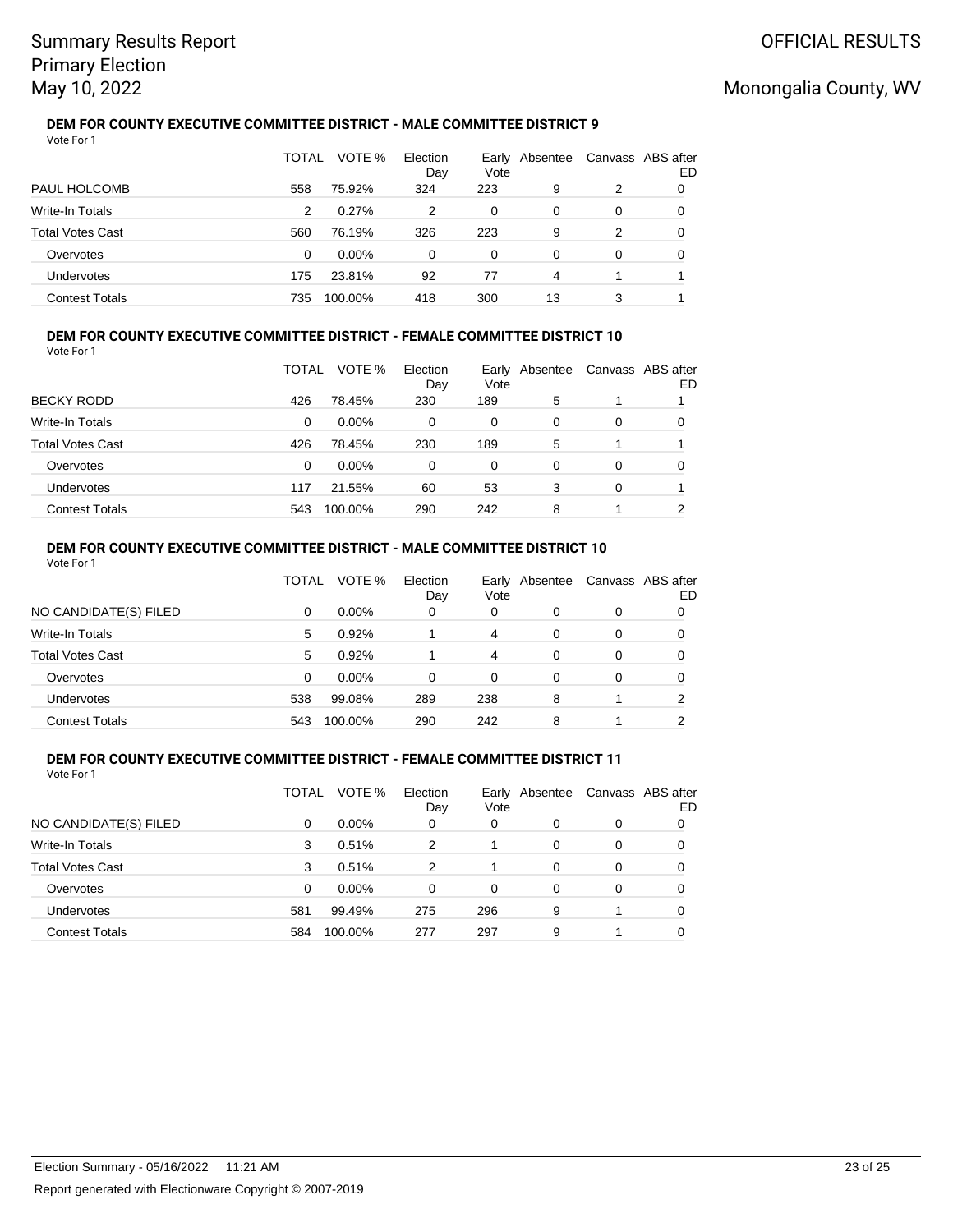### **DEM FOR COUNTY EXECUTIVE COMMITTEE DISTRICT - MALE COMMITTEE DISTRICT 11** Vote For 1

|                         | TOTAL | VOTE %   | Election<br>Day | Vote | Early Absentee |   | Canvass ABS after<br>ED |
|-------------------------|-------|----------|-----------------|------|----------------|---|-------------------------|
| NO CANDIDATE(S) FILED   | 0     | $0.00\%$ | 0               | 0    | 0              | 0 |                         |
| Write-In Totals         | 6     | 1.03%    | 4               | 2    | 0              | 0 |                         |
| <b>Total Votes Cast</b> | 6     | 1.03%    | 4               | 2    | 0              | 0 | 0                       |
| Overvotes               | 0     | $0.00\%$ | 0               | 0    | 0              | 0 |                         |
| Undervotes              | 578   | 98.97%   | 273             | 295  | 9              |   |                         |
| <b>Contest Totals</b>   | 584   | 100.00%  | 277             | 297  | 9              |   |                         |

### **DEM FOR COUNTY EXECUTIVE COMMITTEE DISTRICT - FEMALE COMMITTEE DISTRICT 12** Vote For 1

|                         | TOTAL | VOTE %   | Election<br>Day | Vote | Early Absentee | Canvass ABS after | ED |
|-------------------------|-------|----------|-----------------|------|----------------|-------------------|----|
| NO CANDIDATE(S) FILED   | 0     | $0.00\%$ | 0               | 0    | 0              | 0                 |    |
| <b>Write-In Totals</b>  | 0     | $0.00\%$ | 0               | 0    | 0              | 0                 | 0  |
| <b>Total Votes Cast</b> | 0     | $0.00\%$ | 0               | 0    | 0              | 0                 | 0  |
| Overvotes               | 0     | $0.00\%$ | 0               | 0    | 0              | 0                 | 0  |
| Undervotes              | 362   | 100.00%  | 196             | 157  | 9              | 0                 | 0  |
| <b>Contest Totals</b>   | 362   | 100.00%  | 196             | 157  | 9              | 0                 |    |

### **DEM FOR COUNTY EXECUTIVE COMMITTEE DISTRICT - MALE COMMITTEE DISTRICT 12** Vote For 1

|                         | TOTAL | VOTE %   | Election<br>Day | Earlv<br>Vote | Absentee |   | Canvass ABS after<br>ED |
|-------------------------|-------|----------|-----------------|---------------|----------|---|-------------------------|
| CHARLES (JR) KRAFFT     | 254   | 70.17%   | 152             | 97            | 5        | 0 |                         |
| <b>Write-In Totals</b>  | 0     | $0.00\%$ | 0               | 0             | 0        | 0 |                         |
| <b>Total Votes Cast</b> | 254   | 70.17%   | 152             | 97            | 5        | 0 | 0                       |
| Overvotes               | 0     | $0.00\%$ | 0               | 0             | 0        | 0 | O                       |
| <b>Undervotes</b>       | 108   | 29.83%   | 44              | 60            | 4        | 0 | O                       |
| <b>Contest Totals</b>   | 362   | 100.00%  | 196             | 157           | 9        | 0 |                         |

## **NON-PARTISAN BOARD OF EDUCATION**

|                         | <b>TOTAL</b> | VOTE %  | Election<br>Day | Vote   | Early Absentee |                | Canvass ABS after<br>ED |
|-------------------------|--------------|---------|-----------------|--------|----------------|----------------|-------------------------|
| DANIEL BERRY            | 7.051        | 21.38%  | 3,933           | 2,951  | 141            | 13             | 13                      |
| <b>JENNIFER HAGERTY</b> | 5,636        | 17.09%  | 3,233           | 2,252  | 127            | 11             | 13                      |
| <b>MICHAEL KELLY</b>    | 5.027        | 15.24%  | 2,699           | 2,194  | 114            | 7              | 13                      |
| <b>CRISTY MOATS</b>     | 3,291        | 9.98%   | 1,941           | 1,279  | 64             | $\overline{4}$ | 3                       |
| <b>BRANDON MYERS</b>    | 2,755        | 8.35%   | 1,563           | 1,133  | 51             | 7              |                         |
| Write-In Totals         | 35           | 0.11%   | 27              | 7      |                | 0              | 0                       |
| <b>Total Votes Cast</b> | 23,795       | 72.15%  | 13,396          | 9,816  | 498            | 42             | 43                      |
| Overvotes               | 3            | 0.01%   | 0               | 0      | 3              | 0              | 0                       |
| Undervotes              | 9.184        | 27.85%  | 5,534           | 3.465  | 147            | 21             | 17                      |
| <b>Contest Totals</b>   | 32.982       | 100.00% | 18.930          | 13.281 | 648            | 63             | 60                      |